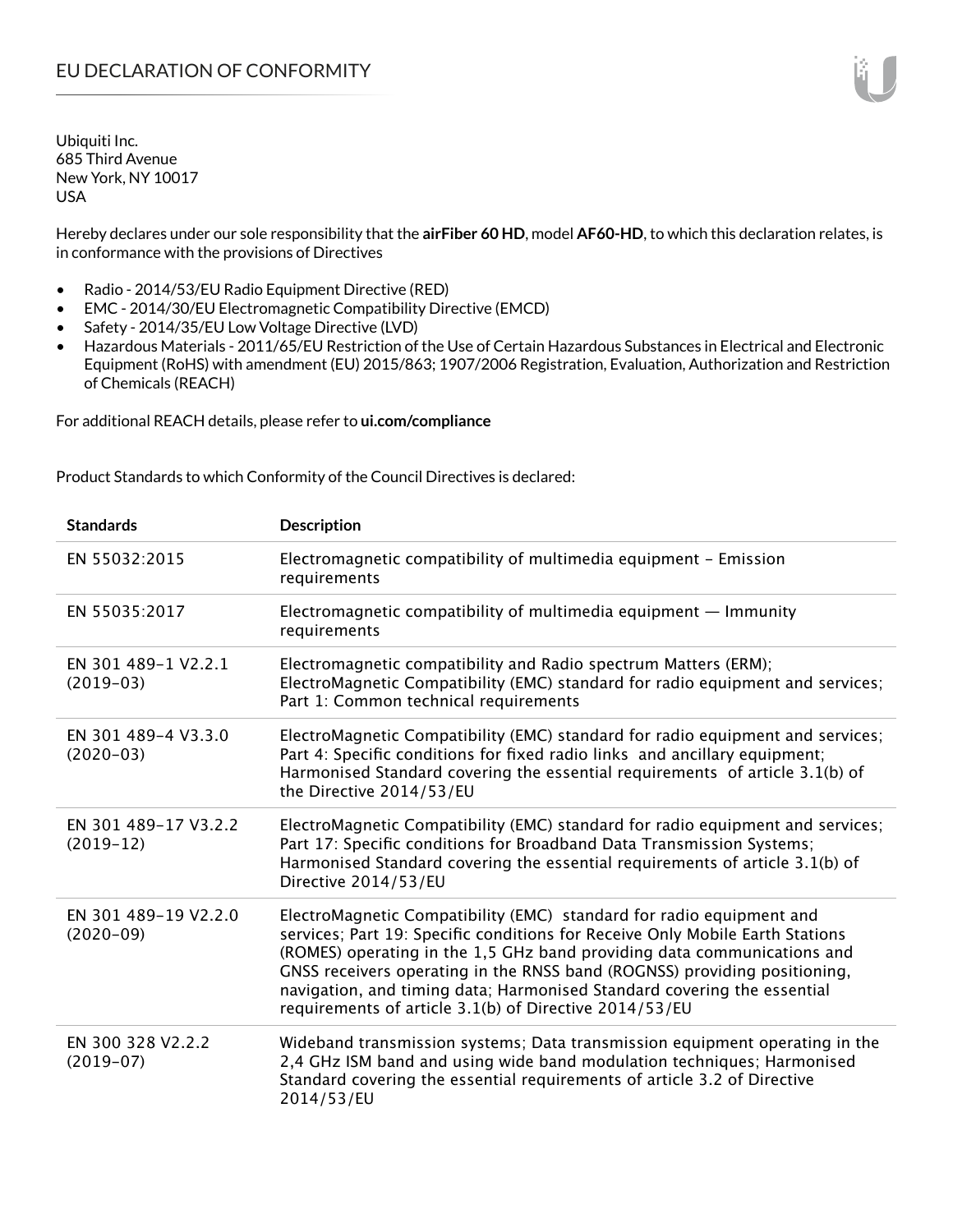## DECLARATION OF CONFORMITY

| <b>Standards</b>                   | <b>Description</b>                                                                                                                                                                                                                                                                                         |
|------------------------------------|------------------------------------------------------------------------------------------------------------------------------------------------------------------------------------------------------------------------------------------------------------------------------------------------------------|
| EN 302 217-2 V3.1.1<br>$(2017-05)$ | Fixed Radio Systems; Characteristics and Requirements for Point-To-Point<br>Equipment and Antennas; Part 2: Digital Systems Operating in Frequency<br>Bands from 1 GHz to 86 GHz; Harmonized Standard Covering the Essential<br>Requirements of Article 3.2 of Directive 2014/53/EU                        |
| EN 303 413 V1.1.1<br>$(2017-06)$   | Satellite Earth Stations and Systems (SES); Global Navigation Satellite System<br>(GNSS) receivers; Radio equipment operating in the 1 164 MHz to 1 300 MHz<br>and 1559 MHz to 1610 MHz frequency bands; Harmonised Standard covering<br>the essential requirements of article 3.2 of Directive 2014/53/EU |
| EN 62311:2020                      | Assessment of electronic and electrical equipment related to human exposure<br>restrictions for electromagnetic fields (0 Hz - 300 GHz)                                                                                                                                                                    |
| EN 62368-1:2014                    | Audio/video, information and communication technology equipment – Part 1:<br>Safety requirements                                                                                                                                                                                                           |
| <b>CE Marking</b>                  | $\epsilon$                                                                                                                                                                                                                                                                                                 |

Tak m. Fait Mark Feil

Compliance Manager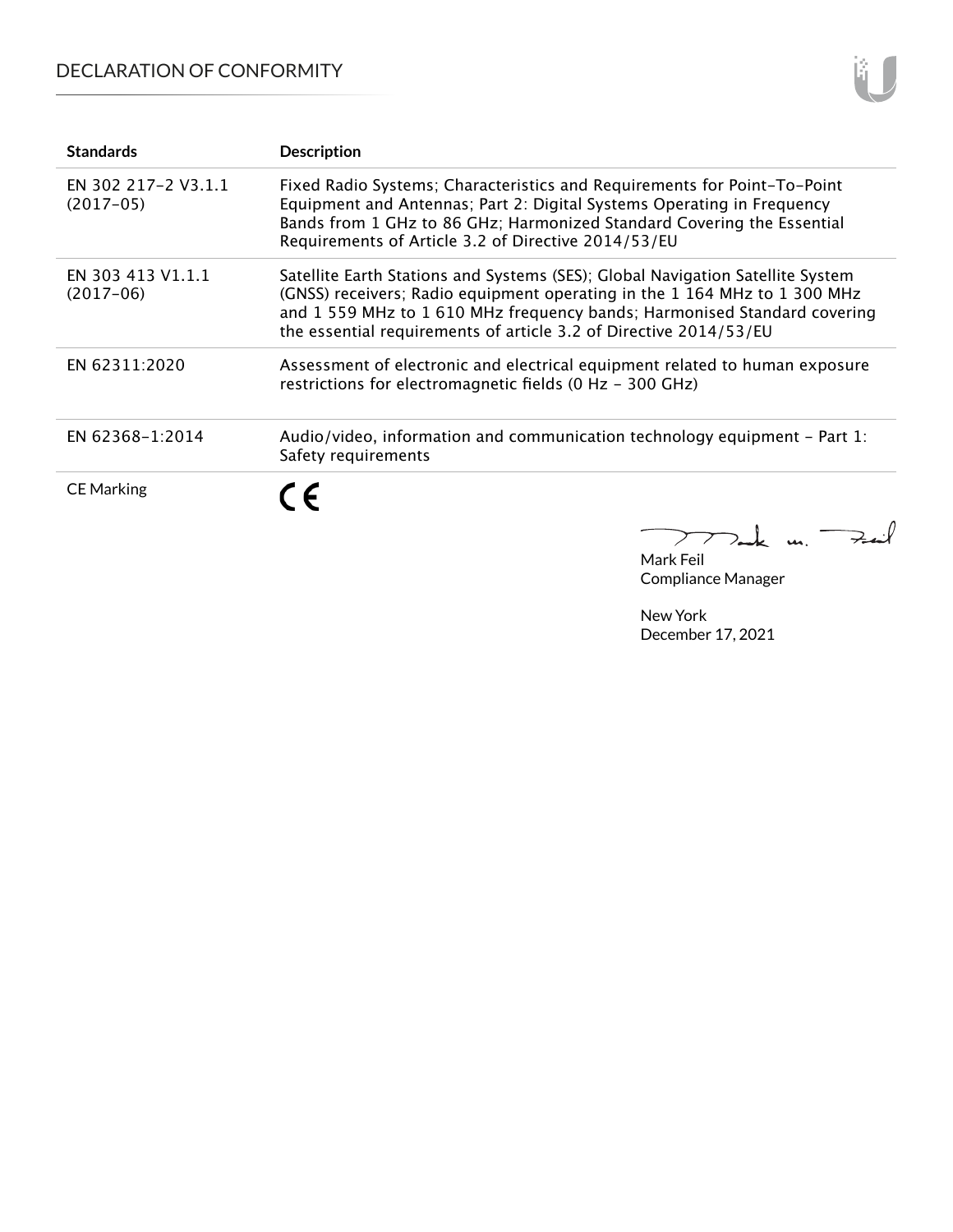### **AF60-HD**

#### **български** [Bulgarian]

С настоящото Ubiquiti декларира, че това устройство AF60-HD е в съответствие със съществените изисквания и други приложими разпоредби на Директиви 2014/53/EC, 2014/30/ЕС, 2014/35/ЕС.

#### **Hrvatski** [Croatian]

Ubiquiti ovim putem izjavljuje da je ovaj uređaj AF60-HD sukladan osnovnim zahtjevima i ostalim bitnim odredbama Direktiva 2014/53/EU, 2014/30/EU, 2014/35/EU.

#### **Čeština** [Czech]

Ubiquiti tímto prohlašuje, že toto AF60-HD zařízení, je ve shodě se základními požadavky a dalšími příslušnými ustanoveními směrnic 2014/53/EU, 2014/30/EU, 2014/35/EU.

#### **Dansk** [Danish]

Hermed, Ubiquiti, erklærer at denne AF60-HD enhed, er i overensstemmelse med de væsentlige krav og øvrige relevante krav i direktiver 2014/53/EU, 2014/30/EU, 2014/35/EU.

#### **Nederlands** [Dutch]

Hierbij verklaart Ubiquiti, dat deze AF60-HD apparaat, in overeenstemming is met de essentiële eisen en de andere relevante bepalingen van richtlijnen 2014/53/EU, 2014/30/EU, 2014/35/EU.

#### **English**

Hereby, Ubiquiti, declares that this AF60-HD device, is in compliance with the essential requirements and other relevant provisions of Directives 2014/53/EU, 2014/30/EU, 2014/35/EU.

#### **Eesti keel** [Estonian]

Käesolevaga Ubiquiti kinnitab, et antud AF60-HD seade, on vastavus olulistele nõuetele ja teistele asjakohastele sätetele direktiivide 2014/53/EL, 2014/30/EL, 2014/35/EL.

#### **Suomi** [Finnish]

Täten Ubiquiti vakuuttaa, että tämä AF60-HD laite, on yhdenmukainen olennaisten vaatimusten ja muiden sitä koskevien direktiivien 2014/53/EU, 2014/30/EU, 2014/35/EU.

#### **Français** [French]

Par la présente Ubiquiti déclare que l'appareil AF60-HD, est conforme aux exigences essentielles et aux autres dispositions pertinentes des directives 2014/53/UE, 2014/30/UE, 2014/35/UE.

#### **Deutsch** [German]

Hiermit erklärt Ubiquiti, dass sich dieses AF60-HD Gerät, in Übereinstimmung mit den grundlegenden Anforderungen und den anderen relevanten Vorschriften der Richtlinien 2014/53/EU, 2014/30/EU, 2014/35/EU befindet.

#### **Ελληνικά** [Greek]

Δια του παρόντος, Ubiquiti, δηλώνει ότι αυτή η συσκευή AF60-HD, είναι σε συμμόρφωση με τις βασικές απαιτήσεις και τις λοιπές σχετικές διατάξεις των οδηγιών 2014/53/EE, 2014/30/EE, 2014/35/EE.

#### **Magyar** [Hungarian]

Ezennel Ubiquiti kijelenti, hogy ez a AF60-HD készülék megfelel az alapvető követelményeknek és más vonatkozó 2014/53/EU, 2014/30/EU, 2014/35/EU irányelvek rendelkezéseit.

#### **Íslenska** [Icelandic]

Hér, Ubiquiti, því yfir að þetta AF60-HD tæki er í samræmi við grunnkröfur og önnur viðeigandi ákvæði tilskipana 2014/53/ESB, 2014/30/ESB, 2014/35/ESB.

#### **Italiano** [Italian]

Con la presente, Ubiquiti, dichiara che questo dispositivo AF60-HD, è conforme ai requisiti essenziali ed alle altre disposizioni pertinenti delle direttive 2014/53/UE, 2014/30/UE, 2014/35/UE.

#### **Latviešu valoda** [Latvian]

Ar šo, Ubiquiti, deklarē, ka AF60-HD ierīce, ir saskaņā ar būtiskajām prasībām un citiem attiecīgiem noteikumiem Direktīvās 2014/53/ES, 2014/30/ES, 2014/35/ES.

#### **Lietuvių kalba** [Lithuanian]

Ubiquiti deklaruoja, kad šis AF60-HD įrenginys atitinka esminius reikalavimus ir kitas 2014/53/ES, 2014/30/ES, 2014/35/ES Direktyvų nuostatas.

#### **Malti** [Maltese]

Hawnhekk, Ubiquiti, tiddikjara li dan il-mezz AF60-HD huwa konformi mar-rekwiżiti essenzjali u dispożizzjonijiet rilevanti oħrajn ta 'Direttivi 2014/53/UE, 2014/30/UE, 2014/35/UE.

#### **Norsk** [Norwegian]

Herved Ubiquiti, erklærer at denne AF60-HD enheten, er i samsvar med de grunnleggende kravene og andre relevante bestemmelser i direktivene 2014/53/EU, 2014/30/EU, 2014/35/EU.

#### **Polski** [Polish]

Niniejszym, Ubiquiti, oświadcza, że urządzenie AF60-HD, jest zgodny z zasadniczymi wymaganiami oraz pozostałymi stosownymi postanowieniami Dyrektyw 2014/53/UE, 2014/30/UE, 2014/35/UE.

#### **Português** [Portuguese]

Ubiquiti declara que este dispositivo AF60-HD, está conforme com os requisitos essenciais e outras disposições das Directivas 2014/53/UE, 2014/30/UE, 2014/35/UE.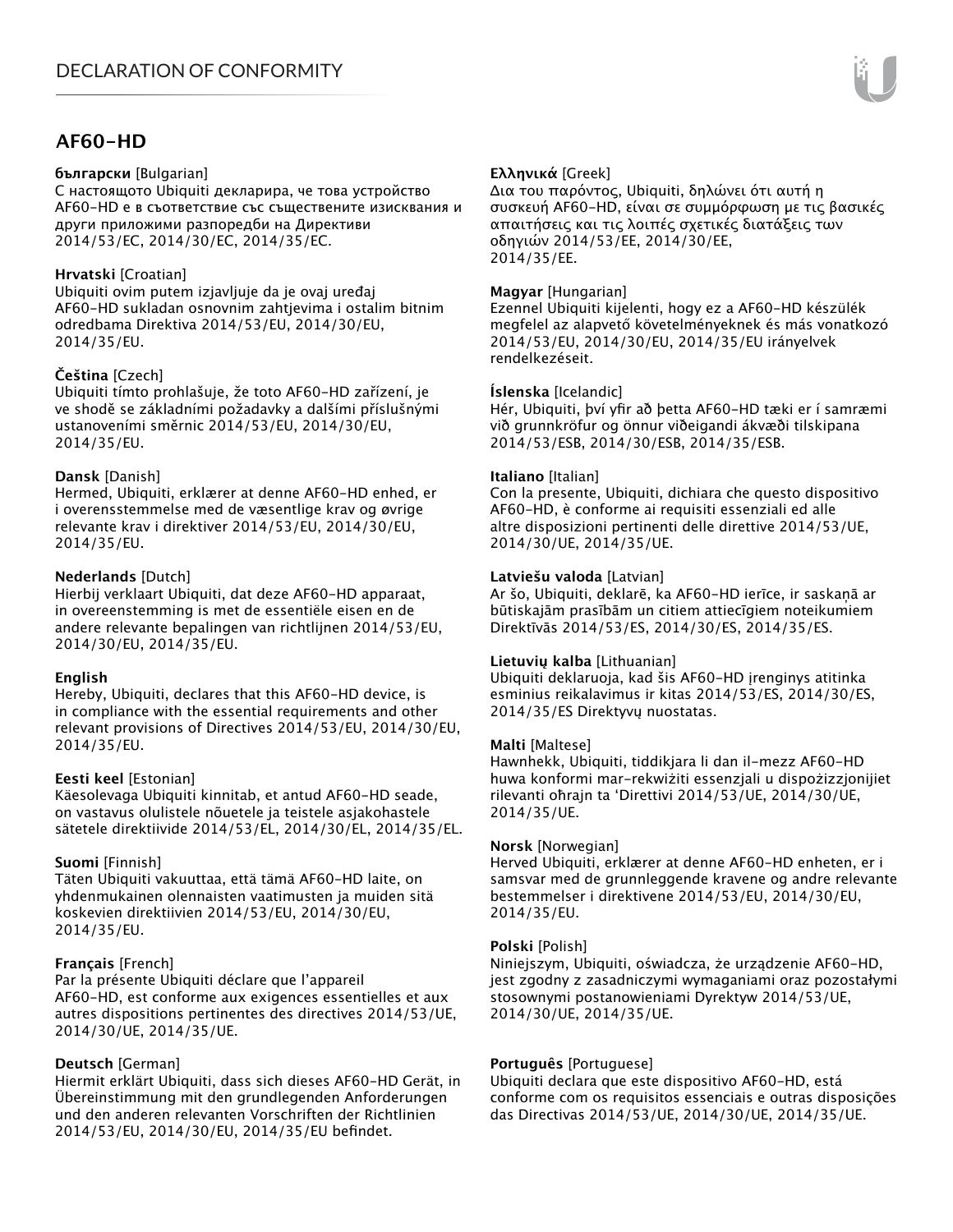#### **Română** [Romanian]

Prin prezenta, Ubiquiti declară că acest dispozitiv AF60-HD este în conformitate cu cerințele esențiale și alte prevederi relevante ale Directivelor 2014/53/UE, 2014/30/UE, 2014/35/UE.

#### **Slovenčina** [Slovak]

Týmto Ubiquiti, prehlasuje, že toto AF60-HD zariadenie, je v súlade so základnými požiadavkami a ďalšími relevantnými ustanoveniami smernice 2014/53/EÚ, 2014/30/EÚ, 2014/35/EÚ.

#### **Slovenščina** [Slovenian]

Družba Ubiquiti izjavlja, da je naprava AF60-HD v skladu z obveznimi zahtevami in drugimi ustreznimi določbami direktiv 2014/53/EU, 2014/30/EU in 2014/35/EU.

#### **Español** [Spanish]

Por medio de la presente Ubiquiti declara que este dispositivo AF60-HD, cumple con los requisitos esenciales y cualesquiera otras disposiciones aplicables o exigibles de las Directivas 2014/53/UE, 2014/30/UE, 2014/35/UE.

#### **Svenska** [Swedish]

Härmed Ubiquiti, intygar att denna AF60-HD enhet är i överensstämmelse med de väsentliga egenskapskrav och övriga relevanta bestämmelser som framgår av direktiven 2014/53/EU, 2014/30/EU, 2014/35/EU.

#### **Accessories**:

https://www.ui.com/products/#default https://www.ui.com/products/#accessories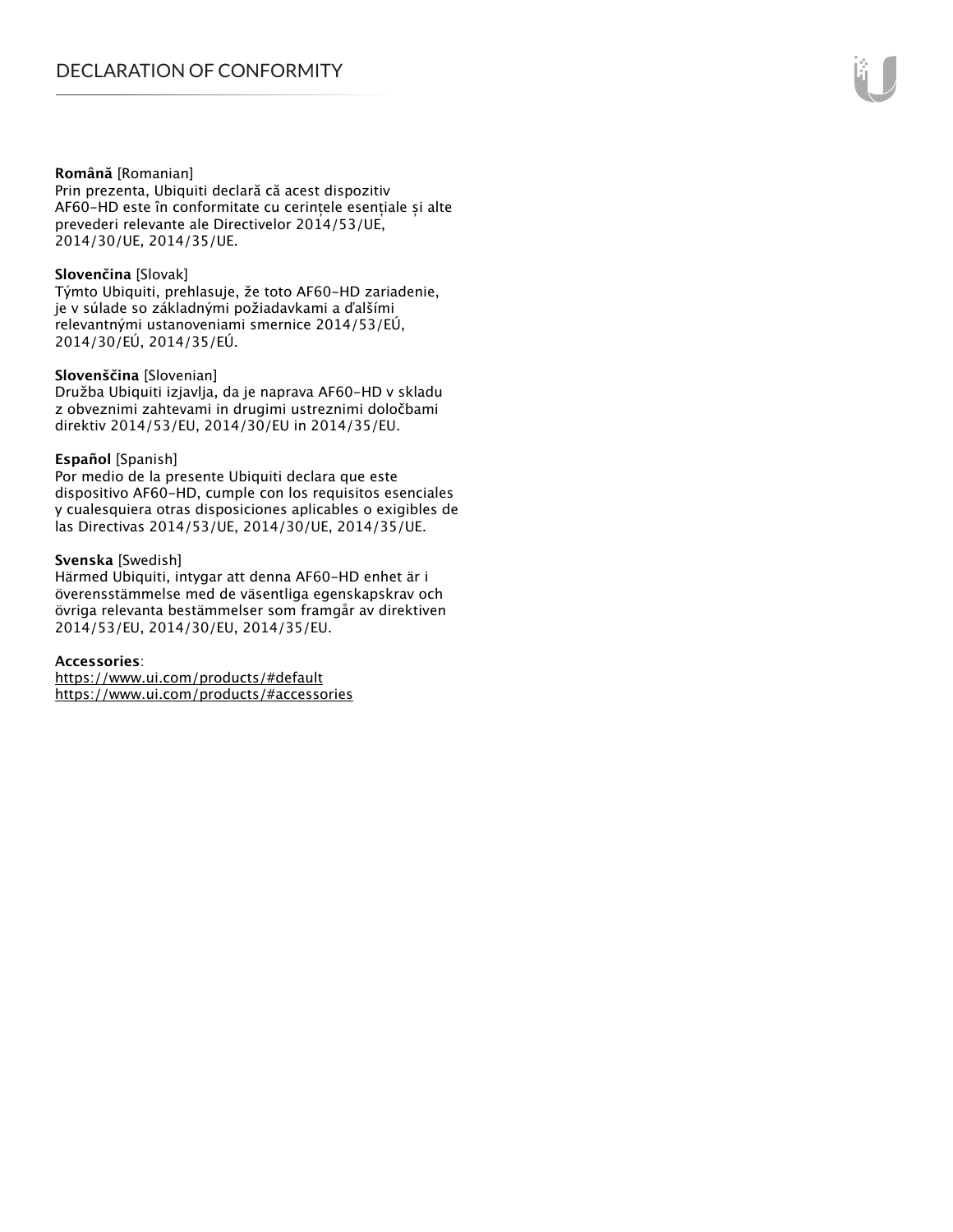Hereby declares under our sole responsibility that the **airFiber 60 HD**, model **AF60-HD**, to which this declaration relates, is in conformance with the provisions of UK Regulations

- Radio Equipment Regulations 2017
- Electromagnetic Compatibility Regulations 2016
- Electrical Equipment (Safety) Regulations 2016
- Hazardous Materials The Restriction of the Use of Certain Hazardous Substances in Electrical and Electronic Equipment Regulations 2012; 1907/2006 Registration, Evaluation, Authorization and Restriction of Chemicals (REACH)

For additional REACH details, please refer to **ui.com/compliance**

Product Standards to which Conformity of the Council Directives is declared:

| <b>Standards</b>                      | <b>Description</b>                                                                                                                                                                                                                                                                                                                                                                                                                                 |
|---------------------------------------|----------------------------------------------------------------------------------------------------------------------------------------------------------------------------------------------------------------------------------------------------------------------------------------------------------------------------------------------------------------------------------------------------------------------------------------------------|
| EN 55032:2015                         | Electromagnetic compatibility of multimedia equipment - Emission require-<br>ments                                                                                                                                                                                                                                                                                                                                                                 |
| EN 55035:2017                         | Electromagnetic compatibility of multimedia equipment - Immunity<br>requirements                                                                                                                                                                                                                                                                                                                                                                   |
| EN 301 489-1 V2.2.1<br>$(2019-03)$    | Electromagnetic compatibility and Radio spectrum Matters (ERM);<br>ElectroMagnetic Compatibility (EMC) standard for radio equipment and services;<br>Part 1: Common technical requirements                                                                                                                                                                                                                                                         |
| EN 301 489-4 V3.3.0<br>$(2020-03)$    | ElectroMagnetic Compatibility (EMC) standard for radio equipment and services;<br>Part 4: Specific conditions for fixed radio links and ancillary equipment;<br>Harmonised Standard covering the essential requirements of article 3.1(b) of<br>the Directive 2014/53/EU                                                                                                                                                                           |
| EN 301 489-17 V3.2.2<br>$(2019-12)$   | ElectroMagnetic Compatibility (EMC) standard for radio equipment and ser-<br>vices; Part 17: Specific conditions for Broadband Data Transmission Systems;<br>Harmonised Standard covering the essential requirements of article 3.1(b) of<br>Directive 2014/53/EU                                                                                                                                                                                  |
| EN 301 489-19 V2.2.0<br>$(2020 - 09)$ | ElectroMagnetic Compatibility (EMC) standard for radio equipment and<br>services; Part 19: Specific conditions for Receive Only Mobile Earth Stations<br>(ROMES) operating in the 1,5 GHz band providing data communications and<br>GNSS receivers operating in the RNSS band (ROGNSS) providing positioning,<br>navigation, and timing data; Harmonised Standard covering the essential<br>requirements of article 3.1(b) of Directive 2014/53/EU |
| EN 300 328 V2.2.2<br>$(2019-07)$      | Wideband transmission systems; Data transmission equipment operating in<br>the 2,4 GHz ISM band and using wide band modulation techniques; Harmon-<br>ised Standard covering the essential requirements of article 3.2 of Directive<br>2014/53/EU                                                                                                                                                                                                  |
| EN 302 217-2 V3.1.1<br>$(2017-05)$    | Fixed Radio Systems; Characteristics and Requirements for Point-To-Point<br>Equipment and Antennas; Part 2: Digital Systems Operating in Frequency<br>Bands from 1 GHz to 86 GHz; Harmonized Standard Covering the Essential<br>Requirements of Article 3.2 of Directive 2014/53/EU                                                                                                                                                                |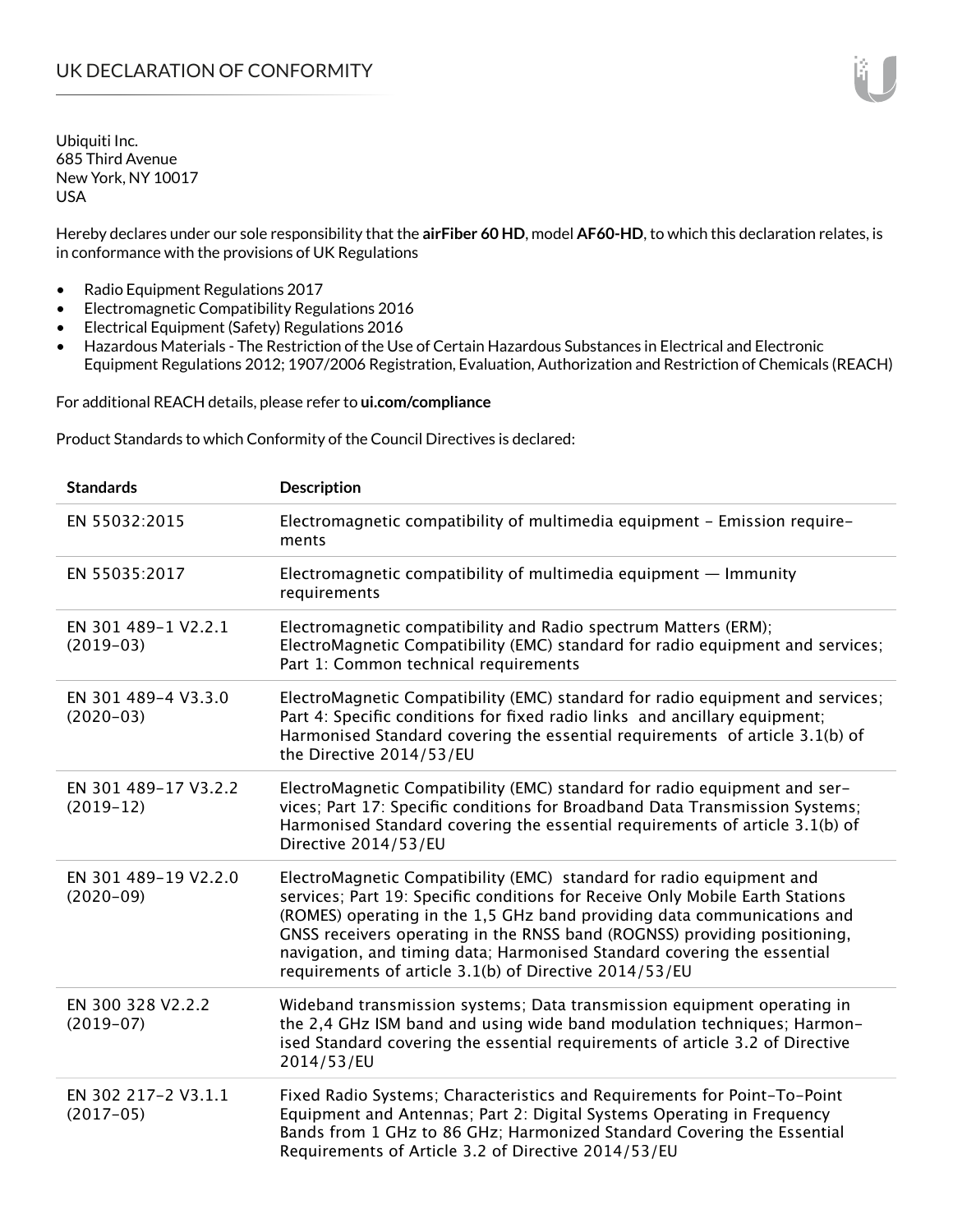## DECLARATION OF CONFORMITY



| <b>Standards</b>                 | <b>Description</b>                                                                                                                                                                                                                                                                                         |
|----------------------------------|------------------------------------------------------------------------------------------------------------------------------------------------------------------------------------------------------------------------------------------------------------------------------------------------------------|
| EN 303 413 V1.1.1<br>$(2017-06)$ | Satellite Earth Stations and Systems (SES); Global Navigation Satellite System<br>(GNSS) receivers; Radio equipment operating in the 1 164 MHz to 1 300 MHz<br>and 1559 MHz to 1610 MHz frequency bands; Harmonised Standard covering<br>the essential requirements of article 3.2 of Directive 2014/53/EU |
| EN 62311:2020                    | Assessment of electronic and electrical equipment related to human exposure<br>restrictions for electromagnetic fields (0 Hz - 300 GHz)                                                                                                                                                                    |
| EN 62368-1:2014                  | Audio/video, information and communication technology equipment – Part 1:<br>Safety requirements                                                                                                                                                                                                           |
| <b>UKCA Marking</b>              | UK                                                                                                                                                                                                                                                                                                         |

Mark Feil Compliance Manager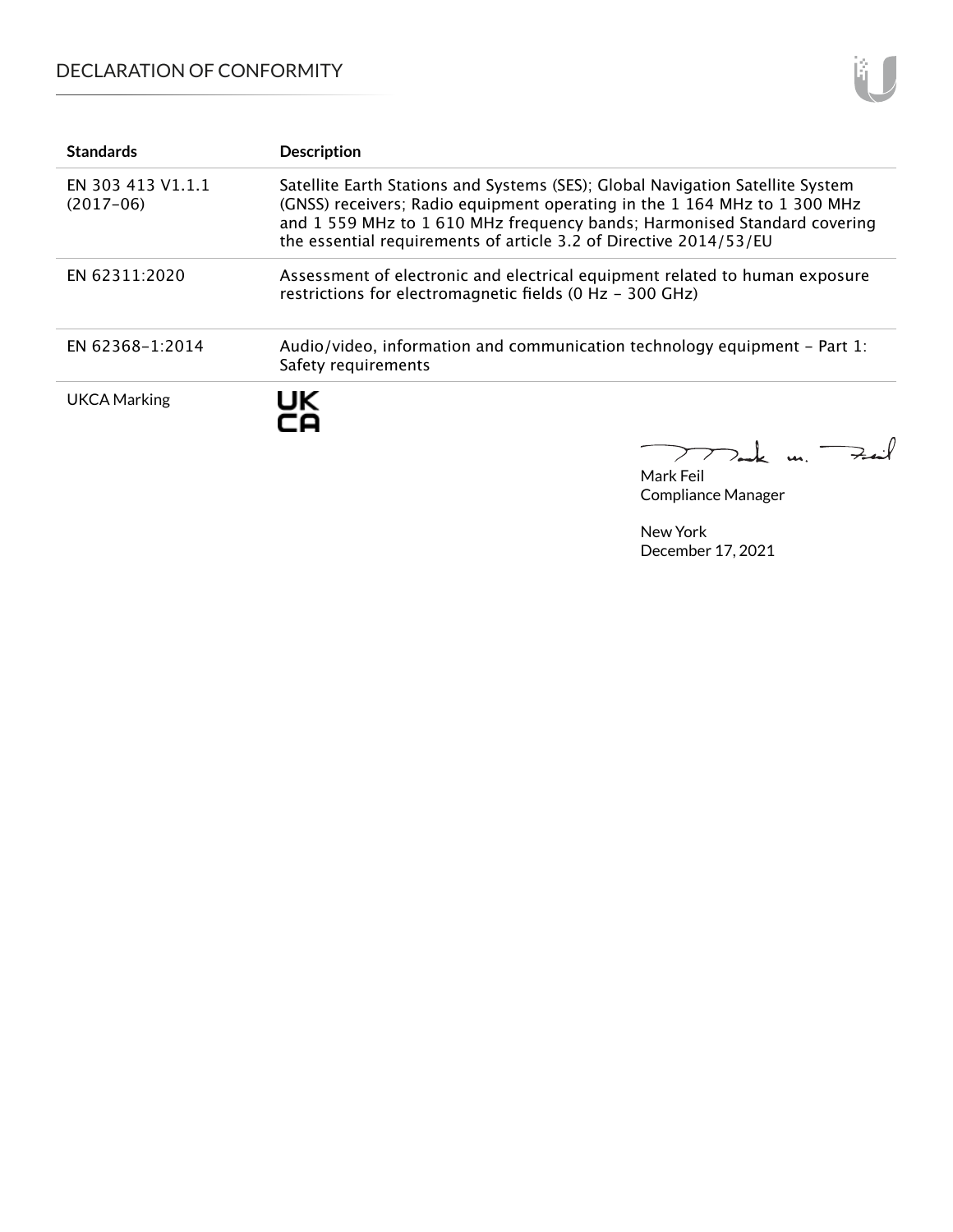Con la presente dichiara sotto la propria esclusiva responsabilità che l' **airFiber 60 HD**, modello **AF60-HD**, a cui si riferisce la presente dichiarazione, è conforme alle disposizioni delle Direttive

- Radio 2014/53/EU Direttiva sulle apparecchiature radio (RED)
- EMC -2014/30/UE Direttiva sulla Compatibilità Elettromagnetica (EMCD)
- Sicurezza -2014/35/UE Direttiva sulla Bassa Tensione (LVD)
- Materiali Pericolosi -2011/65/UE Restrizione dell'uso di alcune Sostanze Pericolose nelle Apparecchiature Elettriche ed Elettroniche (RoHS) con emendamento (UE) 2015/863; 1907/2006 Registrazione, Valutazione, Autorizzazione e Restrizione delle Sostanze Chimiche (REACH)

Per ulteriori dettagli sul REACH, fare riferimento a **ui.com/compliance**

| <b>Standard</b>                      | <b>Descrizione</b>                                                                                                                                                                                                                                                                                                                                                                                                                                                                       |
|--------------------------------------|------------------------------------------------------------------------------------------------------------------------------------------------------------------------------------------------------------------------------------------------------------------------------------------------------------------------------------------------------------------------------------------------------------------------------------------------------------------------------------------|
| EN 55032:2015                        | Compatibilità elettromagnetica delle apparecchiature multimediali -<br>Prescrizioni di Emissione                                                                                                                                                                                                                                                                                                                                                                                         |
| EN 55035:2017                        | Compatibilità elettromagnetica per apparecchiature multimediali — Requisiti di<br>immunità                                                                                                                                                                                                                                                                                                                                                                                               |
| EN 301 489-1 V2.2.1<br>$(2019-03)$   | Compatibilità elettromagnetica e problematiche di spettro radio (ERM); Norma<br>di compatibilità elettromagnetica (EMC) per apparecchiature e servizi radio;<br>Parte 1: Requisiti tecnici comuni                                                                                                                                                                                                                                                                                        |
| EN 301 489-4 V3.3.0<br>$(2020-03)$   | Norma di Compatibilità Elettromagnetica (EMC) per apparecchiature e<br>servizi radio; Parte 4: Condizioni specifiche per collegamenti radio fissi ed<br>apparecchiature ausiliarie; Norma armonizzata relativa ai requisiti essenziali<br>dell'articolo 3.1(b) della direttiva 2014/53/UE                                                                                                                                                                                                |
| EN 301 489-17 V3.2.2<br>$(2019-12)$  | Norma di Compatibilità Elettromagnetica (EMC) per apparecchiature e servizi<br>radio; Parte 17: Condizioni specifiche per sistemi di trasmissione dati a banda<br>larga; Norma armonizzata relativa ai requisiti essenziali dell'articolo 3.1(b) della<br>direttiva 2014/53/UE                                                                                                                                                                                                           |
| EN 301 489-19 V2.2.0<br>$(2020-09)$  | Norma di Compatibilità Elettromagnetica (EMC) per apparecchiature e servizi<br>radio; Parte 19: Condizioni specifiche per soli ricevitori di stazioni mobili<br>terrestri (ROMES) operanti nella banda 1,5 GHz che forniscono comunicazioni<br>dati e ricevitori GNSS operanti nella banda RNSS (ROGNSS) che forniscono<br>dati di posizionamento, navigazione e sincronizzazione; Norma armonizzata<br>relativa ai requisiti essenziali dell'articolo 3.1(b) della direttiva 2014/53/UE |
| EN 300 328 V2.2.2<br>$(2019-07)$     | Sistemi di trasmissione a banda larga; apparecchiature di trasmissione dati che<br>operano nella banda 2,4 GHz ISM e che utilizzano tecniche di modulazione a<br>banda larga; norma armonizzata relativa ai requisiti essenziali dell'articolo 3.2<br>della direttiva 2014/53/UE                                                                                                                                                                                                         |
| EN 302 217-2 V3.1.1<br>$(2017 - 05)$ | Sistemi radio fissi; caratteristiche e requisiti per apparecchi punto a punto<br>e antenne; parte 2: sistemi digitali che operano nelle bande di frequenza<br>da 1 GHz a 86 GHz; norma armonizzata che soddisfa i requisiti essenziali<br>dell'articolo 3.2 della direttiva 2014/53/UE                                                                                                                                                                                                   |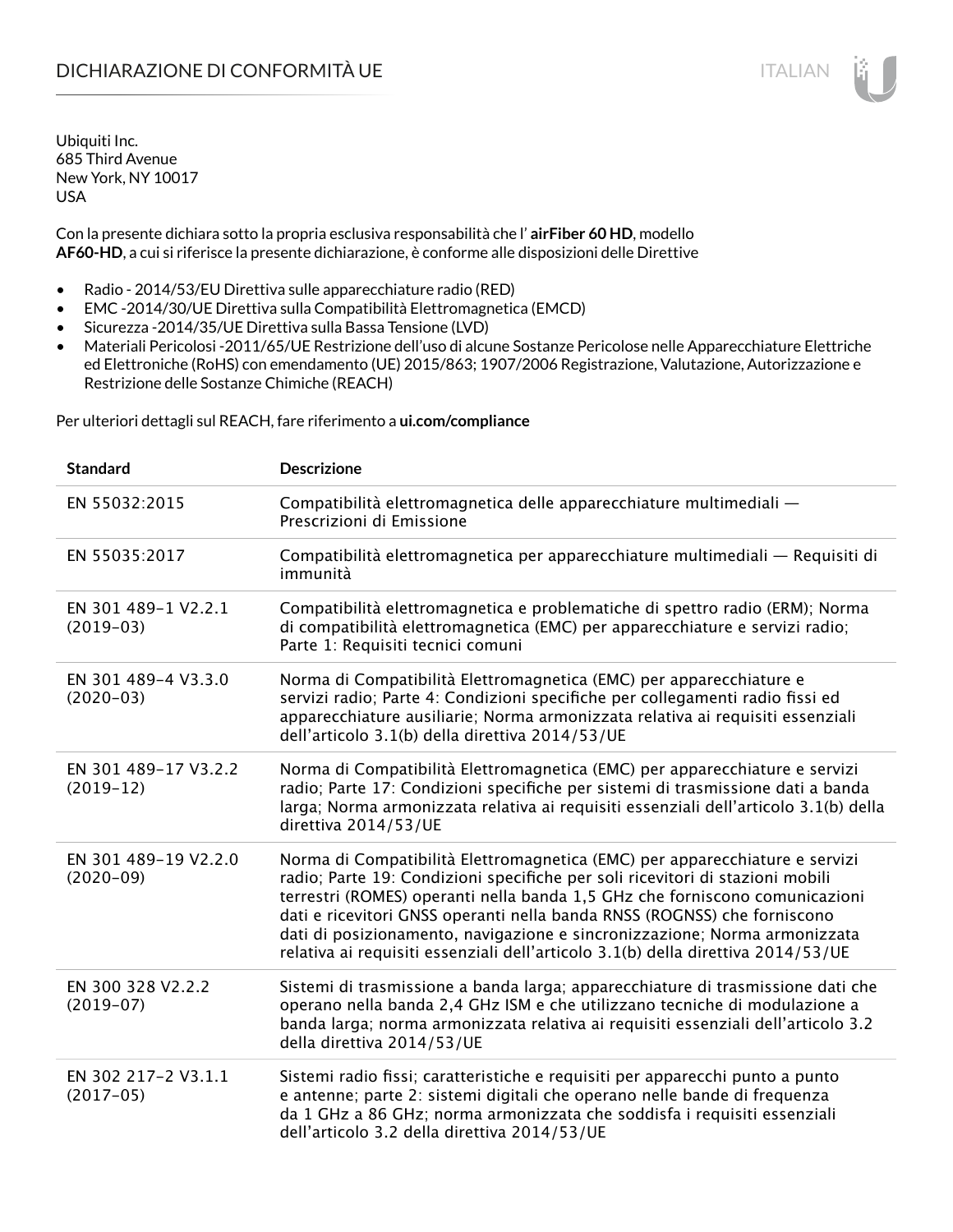

| <b>Standard</b>                  | <b>Descrizione</b>                                                                                                                                                                                                                                                                                                                        |
|----------------------------------|-------------------------------------------------------------------------------------------------------------------------------------------------------------------------------------------------------------------------------------------------------------------------------------------------------------------------------------------|
| EN 303 413 V1.1.1<br>$(2017-06)$ | Stazioni Satellitari a Terra e Sistemi (SES); Ricevitori per il Sistema Globale di<br>Navigazione Satellitare (GNSS); Apparecchi radio che operano nelle bande di<br>frequenza da 1 164 MHz a 1 300 MHz e da 1 559 MHz a 1 610 MHz; Norma<br>armonizzata relativa ai requisiti essenziali dell'articolo 3.2 della direttiva<br>2014/53/UE |
| EN 62311:2020                    | Valutazione degli apparecchi elettronici ed elettrici in relazione ai limiti di base<br>per l'esposizione umana ai campi elettromagnetici (0 Hz - 300 GHz)                                                                                                                                                                                |
| EN 62368-1:2014                  | Apparecchiature per la tecnologia audio/video, dell'informazione e della<br>comunicazione - Parte 1: Requisiti di sicurezza                                                                                                                                                                                                               |
| <b>CE Marking</b>                | C F                                                                                                                                                                                                                                                                                                                                       |

Mak m. Fail 

Mark Feil Compliance Manager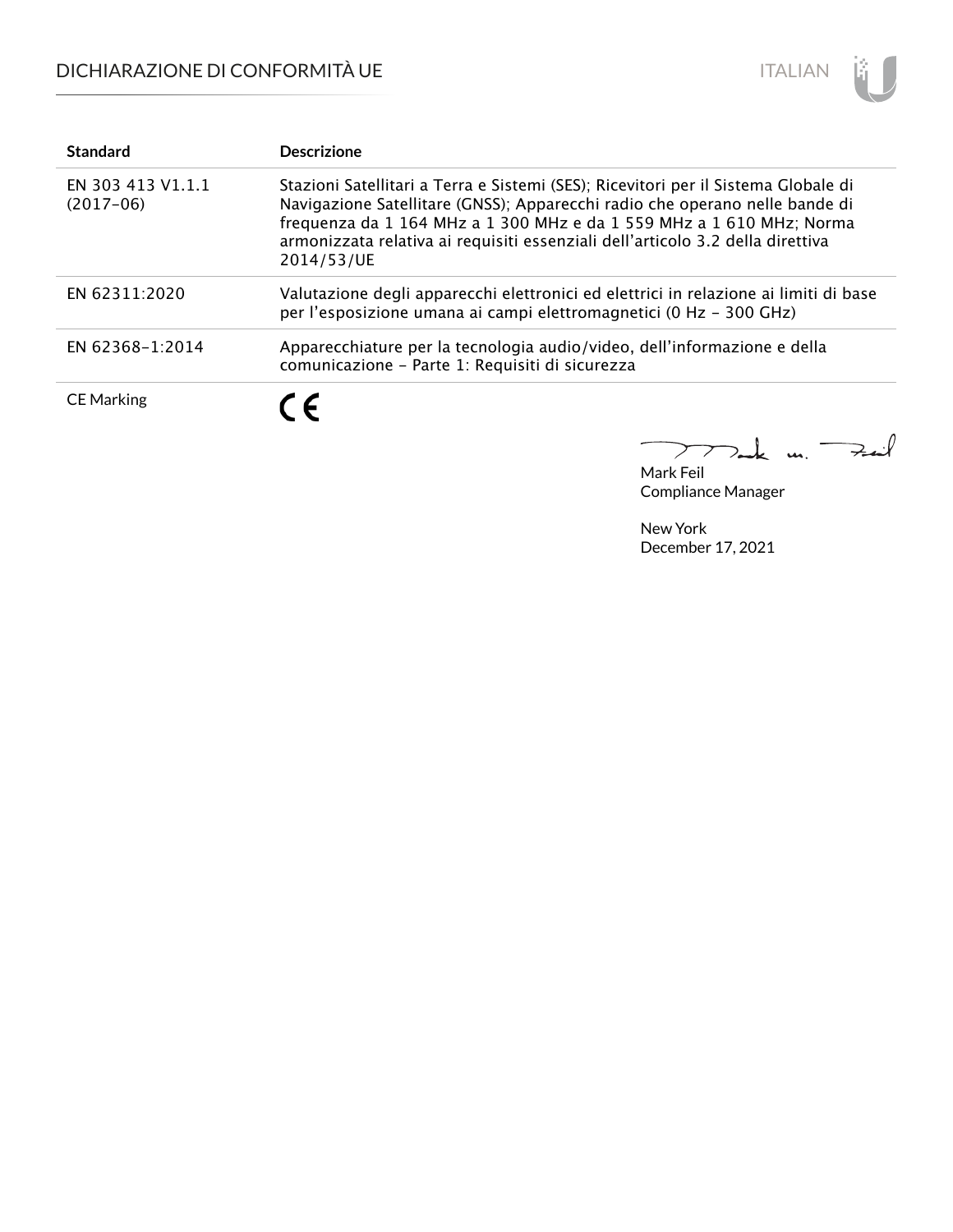Déclare par la présente, sous notre seule responsabilité, que l'**airFiber 60 HD**, modèle **AF60-HD**, auquel se rapporte cette déclaration, est conforme aux dispositions des Directives

- Radio 2014/53/EU Directive sur les Équipements Radio (RED)
- EMC -2014/30/EU Directive sur la Compatibilité Electromagnétique (EMCD)
- Sécurité -2014/35/EU Directive sur la Basse Tension (LVD)
- Matières dangereuses -2011/65/UE Restriction de l'utilisation de Certaines Substances Dangereuses dans les Equipements Electriques et Electroniques (RoHS) avec amendement (EU) 2015/863 ; 1907/2006 Enregistrement, Evaluation, Autorisation et Restriction des Produits Chimiques (REACH)

Pour plus de détails sur le règlement REACH, veuillez consulter le site **ui.com/compliance**

| <b>Normes</b>                       | La description                                                                                                                                                                                                                                                                                                                                                                                                                                                                                                                                                                               |
|-------------------------------------|----------------------------------------------------------------------------------------------------------------------------------------------------------------------------------------------------------------------------------------------------------------------------------------------------------------------------------------------------------------------------------------------------------------------------------------------------------------------------------------------------------------------------------------------------------------------------------------------|
| EN 55032:2015                       | Compatibilité électromagnétique des équipements multimédia — Exigences<br>d'émission                                                                                                                                                                                                                                                                                                                                                                                                                                                                                                         |
| EN 55035:2017                       | Compatibilité électromagnétique des équipements multimédia - Exigences<br>d'immunité                                                                                                                                                                                                                                                                                                                                                                                                                                                                                                         |
| EN 301 489-1 V2.2.1<br>$(2019-03)$  | Compatibilité électromagnétique et spectre radioélectrique (ERM) ; Norme de<br>compatibilité électromagnétique (CEM) pour les équipements de communication<br>radio et services ; Partie 1 : Exigences techniques communes                                                                                                                                                                                                                                                                                                                                                                   |
| EN 301 489-4 V3.3.0<br>$(2020-03)$  | Norme de compatibilité électromagnétique (CEM) pour les équipements et les<br>services radio ; partie 4 : conditions spécifiques pour les liaisons radio fixes<br>et les équipements auxiliaires ; norme harmonisée couvrant les exigences<br>essentielles de l'article 3.1(b) de la directive 2014/53/UE.                                                                                                                                                                                                                                                                                   |
| EN 301 489-17 V3.2.2<br>$(2019-12)$ | Norme de compatibilité électromagnétique (CEM) concernant les équipements<br>de communication radio et services ; partie 17 : Exigences particulières<br>applicables aux systèmes de transmission de données à large bande ; norme<br>harmonisée couvrant les exigences essentielles de l'article 3.1(b) de la directive<br>2014/53/UE                                                                                                                                                                                                                                                       |
| EN 301 489-19 V2.2.0<br>$(2020-09)$ | Norme de compatibilité électromagnétique (CEM) concernant les équipements<br>hertziens et les services ; partie 19 : exigences particulières pour les stations<br>terriennes mobiles fonctionnant seulement en réception (ROMES) dans la bande<br>de fréquences de 1,5 GHz et fournissant des communications de données et<br>les récepteurs GNSS fonctionnant dans la bande RNSS (ROGNSS) et fournissant<br>des données de positionnement, de navigation et de synchronisation ; norme<br>harmonisée couvrant les exigences essentielles de l'article 3.1(b) de la directive<br>2014/53/UE. |
| EN 300 328 V2.2.2<br>$(2019-07)$    | Systèmes de transmission de données à large bande ; Matériel de transmission<br>de données fonctionnant dans la bande ISM à 2, 4 GHz et utilisant des<br>techniques de modulation à étalement du spectre ; Norme harmonisée couvrant<br>les exigences essentielles de l'article 3.2 de la directive 2014/53/UE.                                                                                                                                                                                                                                                                              |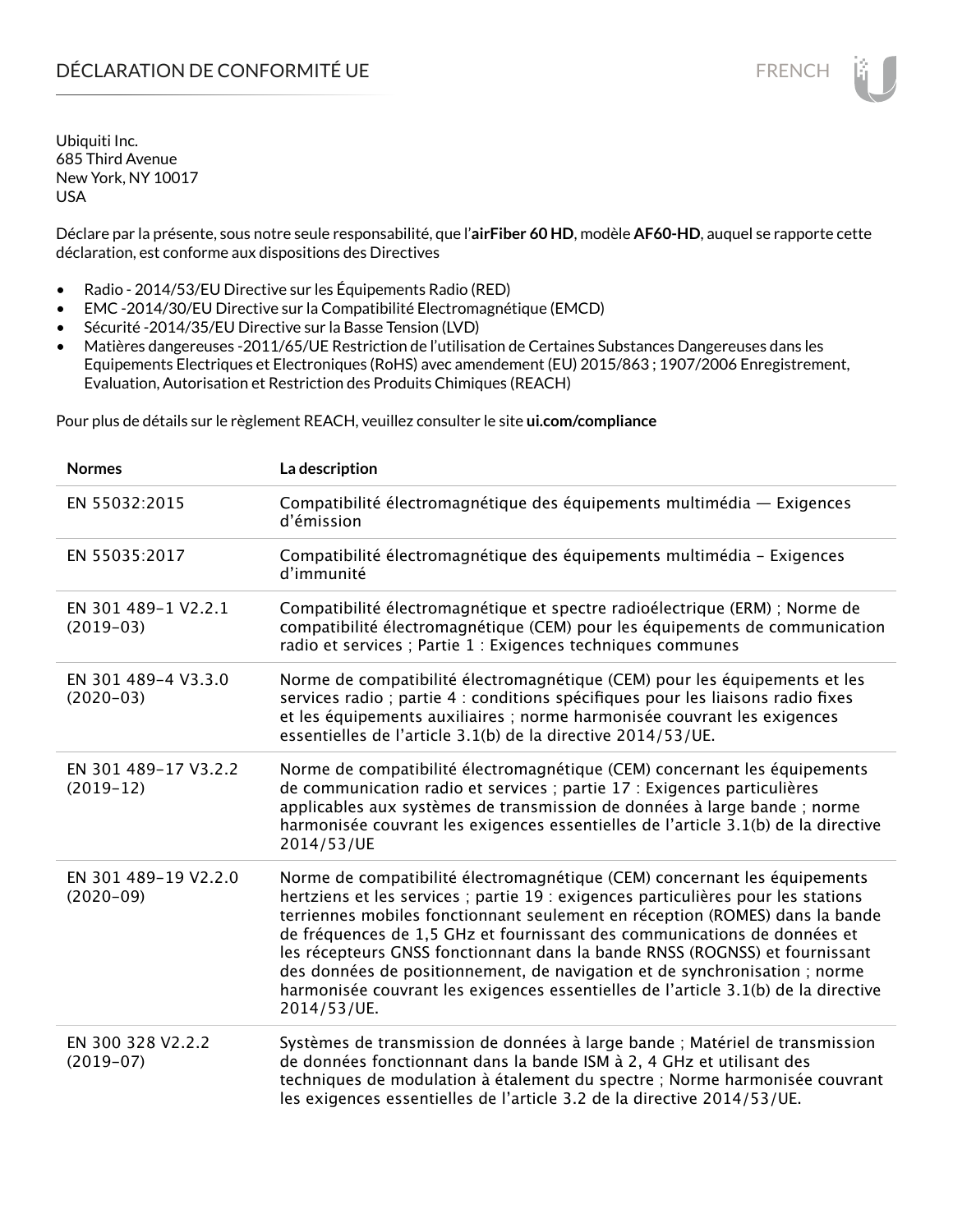# DÉCLARATION DE CONFORMITÉ UE



| <b>Normes</b>                      | La description                                                                                                                                                                                                                                                                                                                                  |
|------------------------------------|-------------------------------------------------------------------------------------------------------------------------------------------------------------------------------------------------------------------------------------------------------------------------------------------------------------------------------------------------|
| EN 302 217-2 V3.1.1<br>$(2017-05)$ | Systèmes radioélectriques fixes ; caractéristiques et exigences relatives aux<br>équipements et antennes point à point ; partie 2 : systèmes numériques<br>fonctionnant dans les bandes de fréquences de 1 GHz à 86 GHz ; norme<br>harmonisée couvrant les exigences essentielles de l'article 3.2 de la directive<br>2014/53/UE.               |
| EN 303 413 V1.1.1<br>$(2017-06)$   | Stations terriennes et systèmes à satellites (SES) ; récepteurs du système de<br>navigation globale par satellite (GNSS) ; équipements radio fonctionnant dans<br>les bandes de fréquences 1 164 MHz à 1 300 MHz et 1 559 MHz à 1 610 MHz ;<br>norme harmonisée couvrant l'exigence essentielle de l'article 3.2 de la directive<br>2014/53/UE. |
| EN 62311:2020                      | Évaluation des équipements électroniques et électriques en relation avec les<br>restrictions d'exposition humaine pour les champs électromagnétiques (0 Hz -<br>300 GHz)                                                                                                                                                                        |
| EN 62368-1:2014                    | Equipements des technologies de l'audio/vidéo, de l'information et de la<br>communication - Partie 1 : exigences de sécurité                                                                                                                                                                                                                    |
| <b>CE Marking</b>                  | C E                                                                                                                                                                                                                                                                                                                                             |

Mark Feil Compliance Manager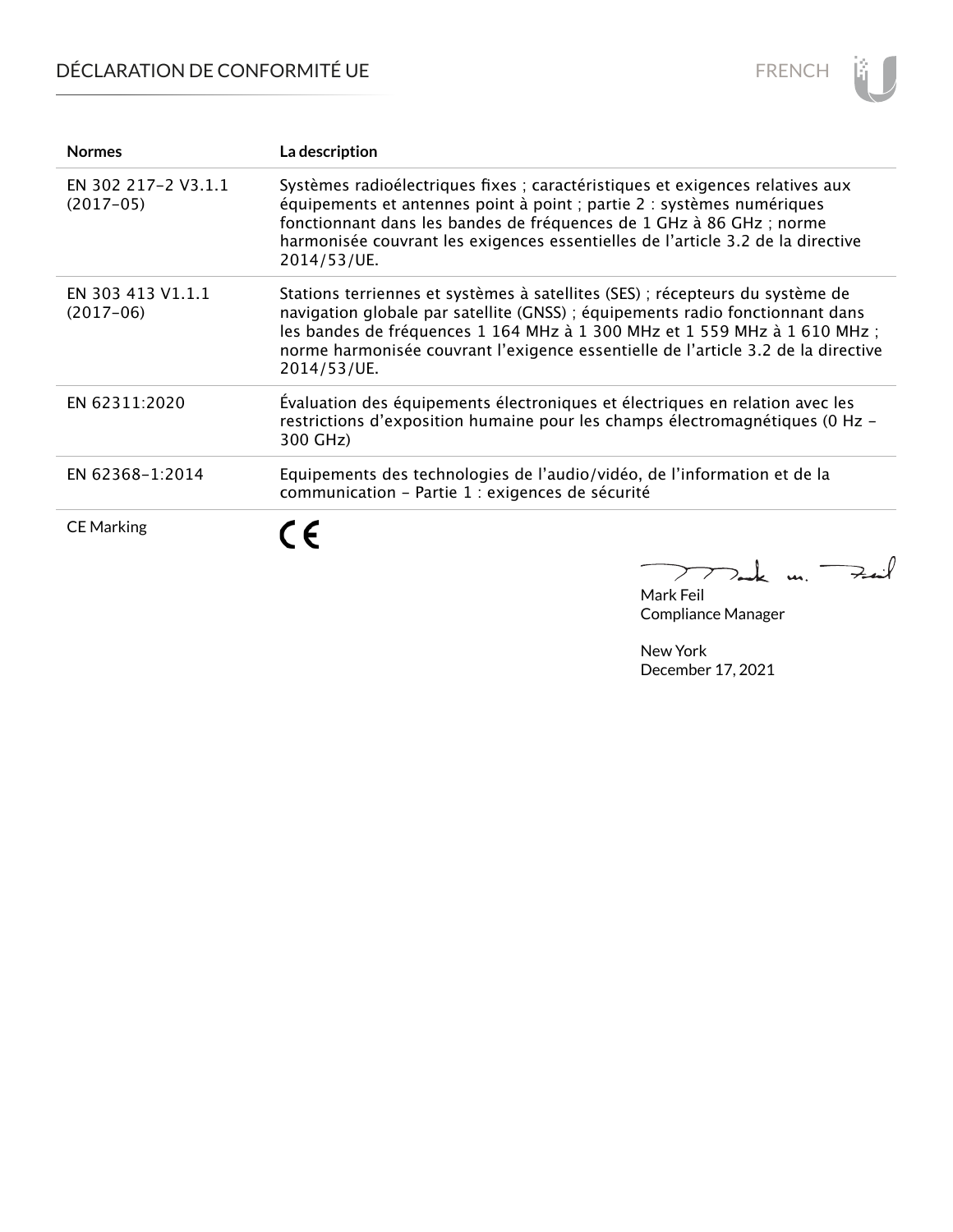Por la presente declaramos bajo nuestra exclusiva responsabilidad que el **airFiber 60 HD**, modelo **AF60-HD**, al que se refiere esta declaración, es conforme con las disposiciones de las Directivas

- Radio 2014/53/EU Directiva de Equipos de Radio (RED)
- EMC -2014/30/Directiva de Compatibilidad Electromagnética de la UE (EMCD)
- Seguridad -2014/35/Directiva de Baja Tensión de la UE (LVD)
- Materiales Peligrosos -2011/65/UE Restricción de la Utilización de Determinadas Sustancias Peligrosas en Aparatos Eléctricos y Electrónicos (RoHS) con la enmienda (UE) 2015/863; 1907/2006 Registro, Evaluación, Autorización y Restricción de Sustancias Químicas (REACH)

Para más detalles sobre el REACH, consulte **ui.com/compliance**

| <b>Estándares</b>                   | Descripción                                                                                                                                                                                                                                                                                                                                                                                                                                                                                                |
|-------------------------------------|------------------------------------------------------------------------------------------------------------------------------------------------------------------------------------------------------------------------------------------------------------------------------------------------------------------------------------------------------------------------------------------------------------------------------------------------------------------------------------------------------------|
| EN 55032:2015                       | Compatibilidad electromagnética de equipos multimedia. Requisitos de emisión                                                                                                                                                                                                                                                                                                                                                                                                                               |
| EN 55035:2017                       | Compatibilidad electromagnética de equipos multimedia. Requisitos de<br>inmunidad                                                                                                                                                                                                                                                                                                                                                                                                                          |
| EN 301 489-1 V2.2.1<br>$(2019-03)$  | Cuestiones de Compatibilidad Electromagnética y Espectro de Radiofrecuencia<br>(ERM). Compatibilidad electromagnética (CEM): norma para equipos de radio y<br>servicios. Parte 1: Requisitos técnicos comunes                                                                                                                                                                                                                                                                                              |
| EN 301 489-4 V3.3.0<br>$(2020-03)$  | Norma de Compatibilidad Electromagnética (CEM) para equipos y servicios<br>radioeléctricos; Parte 4: Condiciones específicas para radioenlaces fijos y<br>equipos auxiliares; Norma armonizada que cubre los requisitos esenciales del<br>artículo 3.1.b) de la Directiva 2014/53/UE                                                                                                                                                                                                                       |
| EN 301 489-17 V3.2.2<br>$(2019-12)$ | Norma de Compatibilidad Electromagnética (CEM) para equipos y servicios<br>radioeléctricos; Parte 17: Condiciones específicas para sistemas de transmisión<br>de datos de banda ancha; Norma armonizada que cubre los requisitos<br>esenciales del artículo 3.1.b) de la Directiva 2014/53/UE                                                                                                                                                                                                              |
| EN 301 489-19 V2.2.0<br>$(2020-09)$ | Norma de Compatibilidad Electromagnética (CEM) para equipos y servicios<br>radioeléctricos; Parte 19: Condiciones específicas para estaciones terrenas<br>móviles de solo recepción (ROMES) en la banda de frequencia de 1,5 GHz,<br>que proporcionan transmisión de datos y receptores GNSS en la banda<br>RNSS (ROGNSS) que proporcionan datos de posicionamiento, navegación y<br>temporización; Norma armonizada que cubre los requisitos esenciales del<br>artículo 3.1.b) de la Directiva 2014/53/UE |
| EN 300 328 V2.2.2<br>$(2019-07)$    | Sistemas de transmisión de datos de banda ancha; Equipos de transmisión<br>de datos, que funcionan en la banda ISM de 2,4 GHz y utilizan técnicas de<br>modulación de espectro ensanchado; Norma armonizada que cubre los<br>requisitos esenciales según el artículo 3.2 de la Directiva 2014/53/UE                                                                                                                                                                                                        |
| EN 302 217-2 V3.1.1<br>$(2017-05)$  | Sistemas de radio fija; características y requisitos para equipos punto a punto y<br>antenas; parte 2: sistemas digitales que funcionan en las bandas de frecuencias<br>de 1 GHz a 86 GHz; norma armonizada que cubre los requisitos esenciales del<br>artículo 3.2 de la Directiva 2014/53/UE                                                                                                                                                                                                             |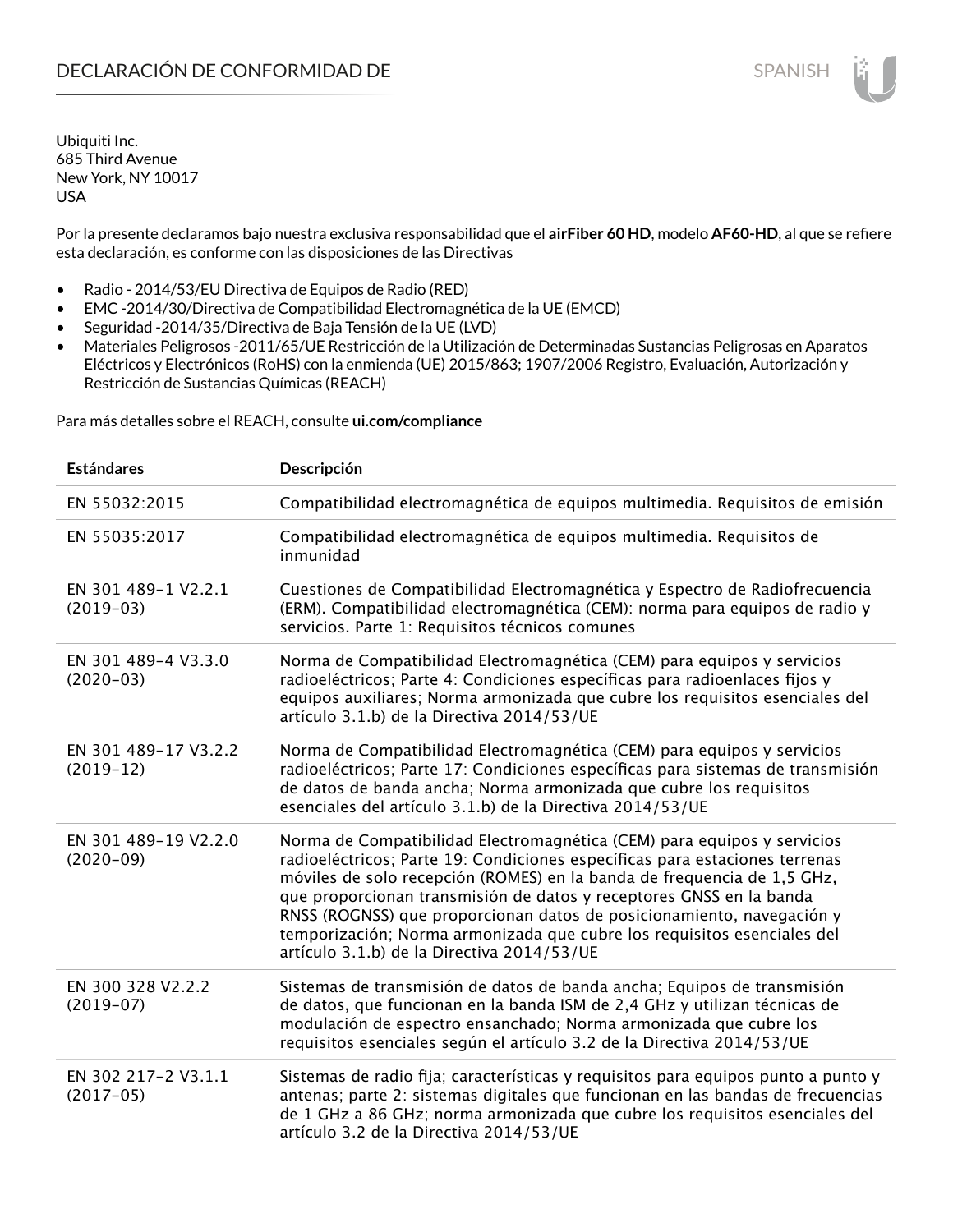

| <b>Estándares</b>                | Descripción                                                                                                                                                                                                                                                                                                                                       |
|----------------------------------|---------------------------------------------------------------------------------------------------------------------------------------------------------------------------------------------------------------------------------------------------------------------------------------------------------------------------------------------------|
| EN 303 413 V1.1.1<br>$(2017-06)$ | Estaciones y Sistemas Terrestres de Satélite (SES); Receptores del Sistema<br>Global de Navegación por Satélite (GNSS); Equipos de radio que funcionan en<br>las bandas de frecuencia de 1 164 MHz a 1 300 MHz y de 1 559 MHz a 1 610<br>MHz; Norma armonizada que cubre los requisitos esenciales del artículo 3.2 de<br>la Directiva 2014/53/UE |
| EN 62311:2020                    | Evaluación de los equipos electrónicos y eléctricos en relación con las<br>restricciones relativas a la exposición de las personas a los campos<br>electromagnéticos (0 Hz - 300 GHz)                                                                                                                                                             |
| EN 62368-1:2014                  | Equipos de audio y vídeo, de tecnología de la información y de la comunicación<br>- Parte 1: Requisitos de seguridad                                                                                                                                                                                                                              |
| <b>CE Marking</b>                | C F                                                                                                                                                                                                                                                                                                                                               |

m. Fail  $\geq$ 

Mark Feil Compliance Manager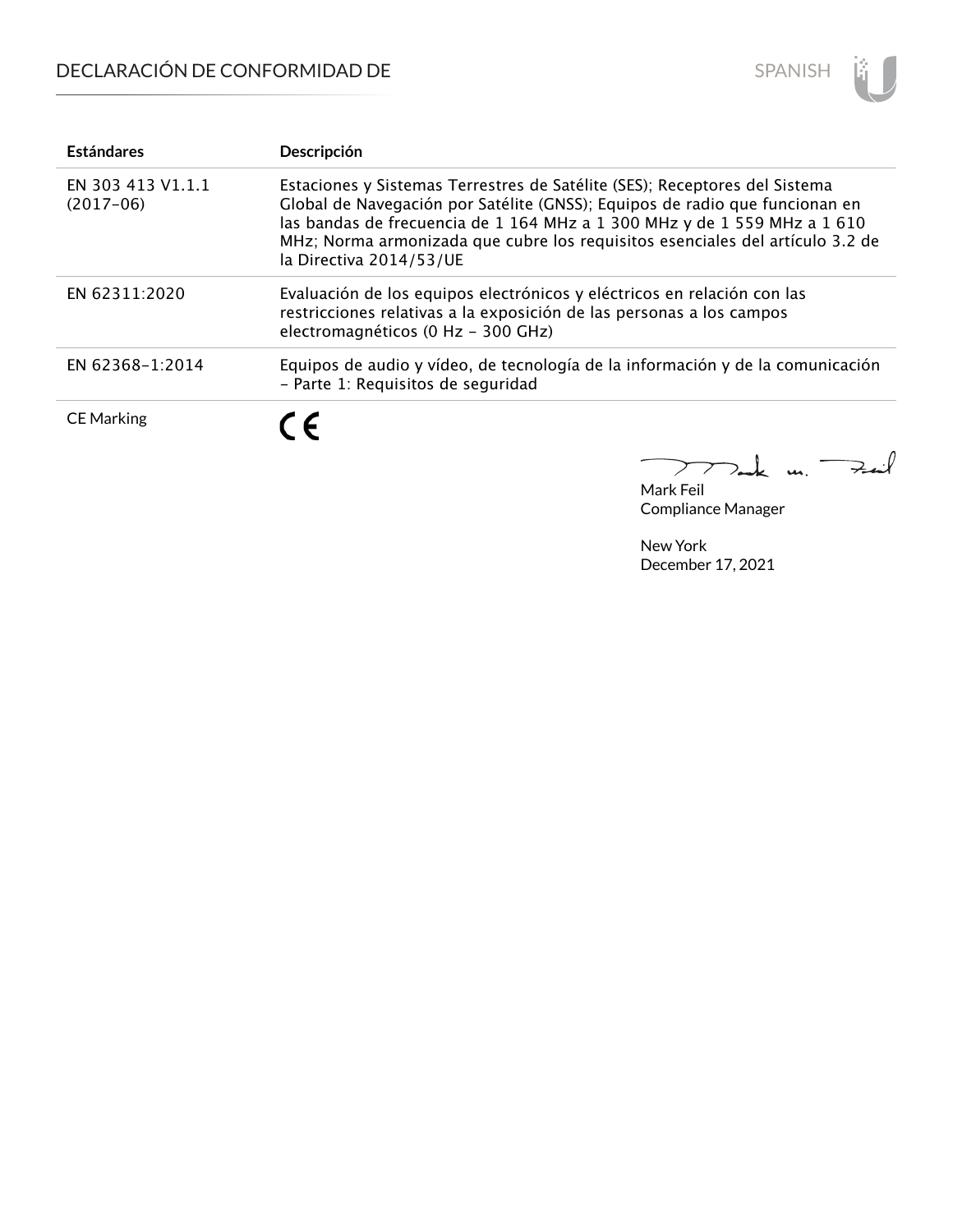### DECLARAȚIA DE CONFORMITATE UE EXECUTE DE ROMANIAN

Ubiquiti Inc. 685 Third Avenue New York, NY 10017 USA

Prin prezenta declarăm sub răspunderea noastră exclusivă că "airFiber 60 HD", modelul AF60-HD, la care se referă această declarație, este în conformitate cu prevederile directivelor următoare:

- Radio 2014/53/EU Radio Equipment Directive (RED) (Directiva UE privind echipamentele radio)
- EMC -2014/30/EU Electromagnetic Compatibility Directive (EMCD) (Directiva UE privind compatibilitatea electromagnetică)
- Siguranță -2014/35/EU Low Voltage Directive (LVD) (Directiva UE privind joasa tensiune)
- Materiale periculoase -2011/65/EU Restriction of the Use of Certain Hazardous Substances in Electrical and Electronic Equipment (RoHS) with amendment (EU) 2015/863 (Directiva UE privind restricția utilizării anumitor substanțe periculoase în echipamentele electrice și electronice (RoHS) cu amendamentele ulterioare); 1907/2006 Registration, Evaluation, Authorization and Restriction of Chemicals (REACH) (Regulamentul Uniunii Europene privind înregistrarea, evaluarea si autorizarea produselor chimice)

Pentru detalii suplimentare referitoare la regulamentul REACH, vă rugăm să consultați site-ul **ui.com/compliance**

| <b>Standarde</b>                    | <b>Descriere</b>                                                                                                                                                                                                                                                                                                                                                                                                                                                                                 |
|-------------------------------------|--------------------------------------------------------------------------------------------------------------------------------------------------------------------------------------------------------------------------------------------------------------------------------------------------------------------------------------------------------------------------------------------------------------------------------------------------------------------------------------------------|
| EN 55032:2015                       | Compatibilitatea electromagnetică a echipamentelor multimedia - Cerințe<br>privind emisiile                                                                                                                                                                                                                                                                                                                                                                                                      |
| EN 55035:2017                       | Compatibilitatea electromagnetică a echipamentelor multimedia. Cerințe privind<br>imunitatea                                                                                                                                                                                                                                                                                                                                                                                                     |
| EN 301 489-1 V2.2.1<br>$(2019-03)$  | Compatibilitatea electromagnetică și chestiuni legate de spectrul de frecvențe<br>radio (ERM); Standard de compatibilitate electromagnetică (EMC) pentru<br>echipamente și servicii radio; Partea 1: Cerințe tehnice comune                                                                                                                                                                                                                                                                      |
| EN 301 489-4 V3.3.0<br>$(2020-03)$  | Standard de compatibilitate electromagnetică (EMC) pentru echipamente<br>și servicii radio; Partea 4: Condiții specifice pentru legături radio fixe și<br>echipamente auxiliare; Standard armonizat care acoperă cerințele esențiale ale<br>articolului 3.1 litera (b) din Directiva 2014/53 / UE                                                                                                                                                                                                |
| EN 301 489-17 V3.2.2<br>$(2019-12)$ | Standard de compatibilitate electromagnetică (EMC) pentru echipamente si<br>servicii radio; Partea 17: Condiții specifice pentru sistemele de transmisie<br>a datelor în bandă largă; Standard armonizat privind cerințele esențiale ale<br>articolului 3.1 litera (b) din Directiva 2014/53 / UE                                                                                                                                                                                                |
| EN 301 489-19 V2.2.0<br>$(2020-09)$ | Standard de compatibilitate electromagnetică (EMC) pentru echipamente și<br>servicii radio; Partea 19: Condiții specifice pentru recepția numai a stațiilor<br>terestre mobile (ROMES) care funcționează în banda de 1,5 GHz furnizând<br>comunicații de date și receptoare GNSS care operează în banda RNSS (ROGNSS)<br>furnizând date de poziționare, navigare și sincronizare; Standard armonizat<br>privind cerințele esențiale ale articolului 3.1 litera (b) din Directiva<br>2014/53 / UE |
| EN 300 328 V2.2.2<br>$(2019-07)$    | Sisteme de transmisie pe bandă largă; Echipamente de transmisie de date care<br>funcționează în banda ISM de 2,4 GHz și utilizează tehnici de modulare a benzii<br>largi; Standard armonizat privind cerințele esențiale ale articolului 3.2 din<br>Directiva 2014/53 / UE                                                                                                                                                                                                                       |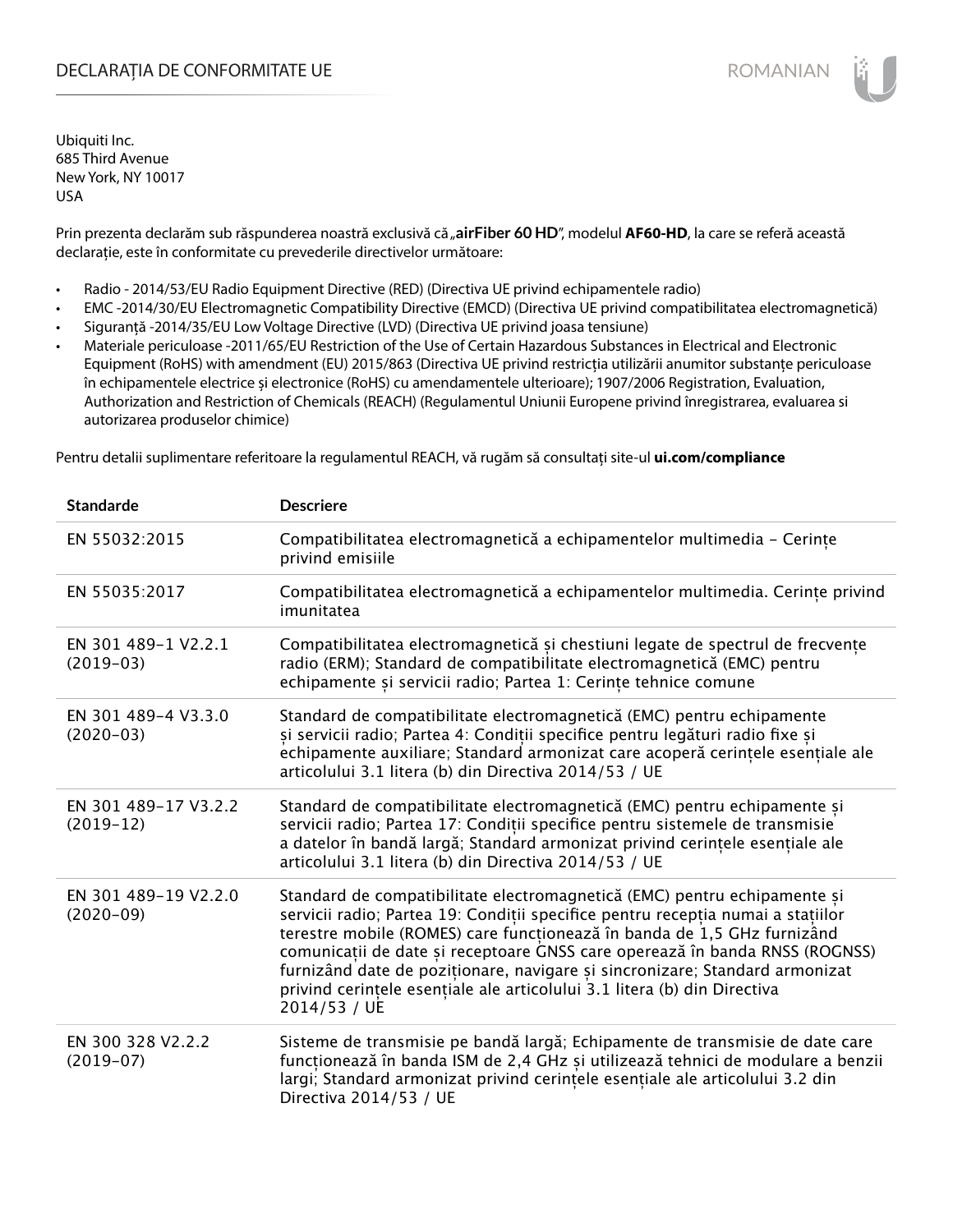# DECLARAȚIA DE CONFORMITATE UE



| <b>Standarde</b>                   | <b>Descriere</b>                                                                                                                                                                                                                                                                                                                               |
|------------------------------------|------------------------------------------------------------------------------------------------------------------------------------------------------------------------------------------------------------------------------------------------------------------------------------------------------------------------------------------------|
| EN 302 217-2 V3.1.1<br>$(2017-05)$ | Sisteme radio fixe; Caracteristici și cerințe pentru echipamente "Point-to-Point"<br>și antene; Partea 2: Sisteme digitale care funcționează în benzi de frecvență<br>de la 1 GHz la 86 GHz; Standard armonizat privind cerintele esentiale ale<br>articolului 3.2 din Directiva 2014/53 / UE                                                  |
| EN 303 413 V1.1.1<br>$(2017-06)$   | Stații și sisteme terestre prin satelit (SES); Receptoare de sistem global de<br>navigație prin satelit (GNSS); Echipamente radio care funcționează în benzile<br>de frecvență 1 164 MHz până la 1 300 MHz și 1 559 MHz până la 1 610 MHz;<br>Standard armonizat privind cerințele esențiale ale articolului 3.2 din Directiva<br>2014/53 / UE |
| EN 62311:2020                      | Evaluarea echipamentelor electronice și electrice legate de restricțiile expunerii<br>umane la câmpurile electromagnetice (0 Hz - 300 GHz)                                                                                                                                                                                                     |
| EN 62368-1:2014                    | Echipamente tehnologice audio / video, informaționale și de comunicații. Partea<br>1: Cerinte de sigurantă                                                                                                                                                                                                                                     |
| <b>CE Marking</b>                  |                                                                                                                                                                                                                                                                                                                                                |

 $k$  m. Fail  $\sum$ 7

Mark Feil Compliance Manager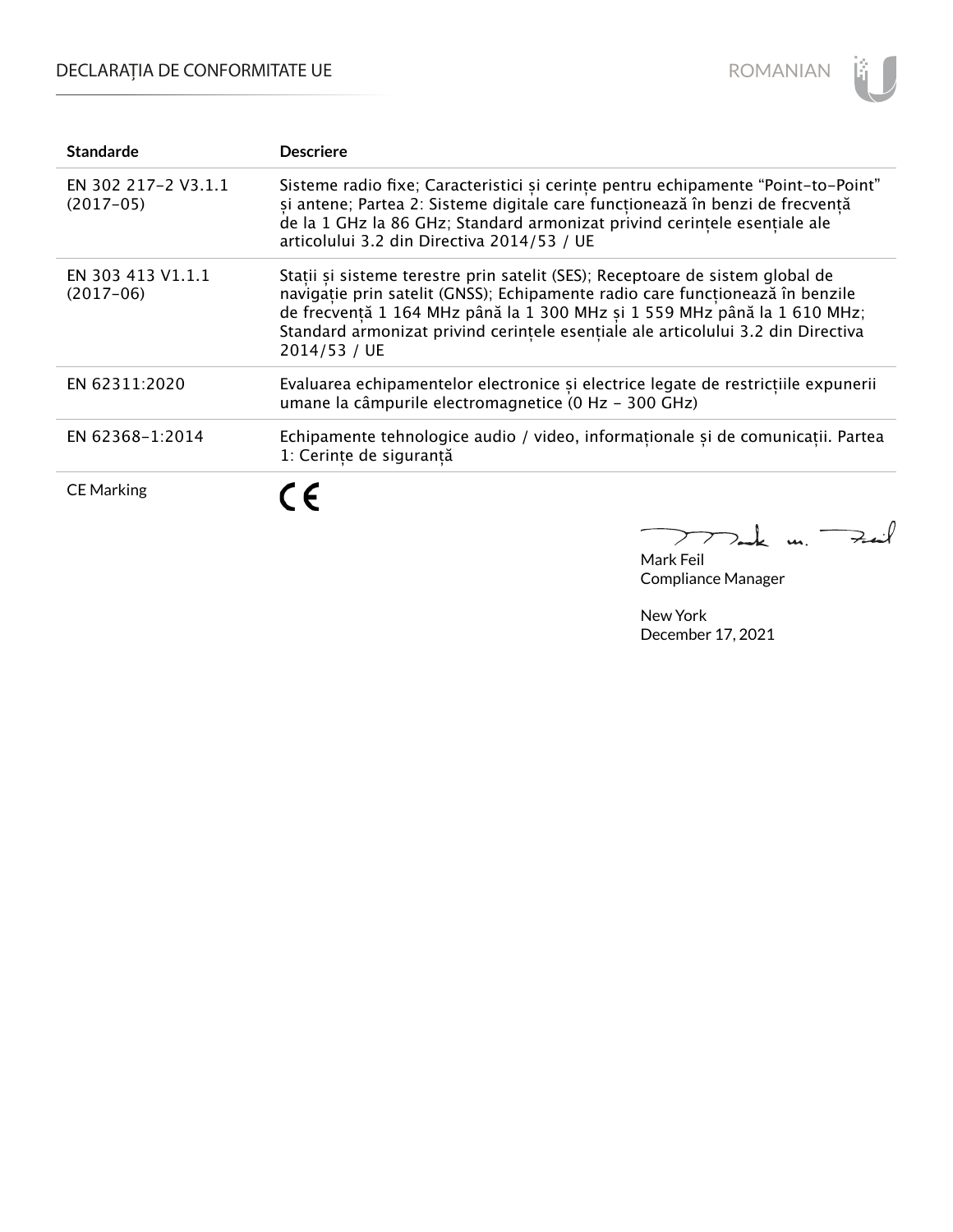### DEKLARACJA ZGODNOŚCI UE POLISH POLISH

Ubiquiti Inc. 685 Third Avenue New York, NY 10017 USA

Niniejszym oświadczam z naszą wyłączną odpowiedzialnością, że **airFiber 60 HD**, model **AF60-HD**, do którego odnosi się niniejsza deklaracja, jest zgodny z przepisami Dyrektyw

- Radio 2014/53/Dyrektywa Sprzętu Radiowego UE (RED)
- EMC -2014/30/Dyrektywa Zgodności Elektromagnetycznej UE (EMCD)
- Bezpieczeństwo -2014/35/Dyrektywa Niskiego Napięcia UE (LVD)
- Materiały Niebezpieczne -2011/65/Restrykcje Dotyczące Użycia NIektórych Niebezpiecznych Substancji w Sprzęcie Elektrycznym i Elektronicznym UE (RoHS) ze zmianą (UE) 2015/863; 1907/2006 Rejestracja, Ocena, Zezwolenie i Restrykcje Dotyczące Chemikaliów (REACH)

Aby uzyskać dodatkowe informacje REACH, należy przejść do **ui.com/compliance**

| Normy                                | <b>Opis</b>                                                                                                                                                                                                                                                                                                                                                                                                                                                                                                |
|--------------------------------------|------------------------------------------------------------------------------------------------------------------------------------------------------------------------------------------------------------------------------------------------------------------------------------------------------------------------------------------------------------------------------------------------------------------------------------------------------------------------------------------------------------|
| EN 55032:2015                        | Kompatybilność elektromagnetyczna sprzętu multimedialnego – Wymagania<br>emisyjne                                                                                                                                                                                                                                                                                                                                                                                                                          |
| EN 55035:2017                        | Kompatybilność elektromagnetyczna sprzętu multimedialnego — Wymagania<br>odporności                                                                                                                                                                                                                                                                                                                                                                                                                        |
| EN 301 489-1 V2.2.1<br>$(2019-03)$   | Kompatybilność elektromagnetyczna i Zagadnienia widma Radiowego (ERM);<br>Standard Kompatybilności ElektroMagnetycznej (EMC) dla sprzętu radiowego i<br>usług; Część 1: Typowe wymagania techniczne                                                                                                                                                                                                                                                                                                        |
| EN 301 489-4 V3.3.0<br>$(2020 - 03)$ | Standard Kompatybilności ElektroMagnetycznej (EMC) dla sprzętu radiowego<br>i usług; Część 4: Szczególne warunki dla stałych łączy radiowych i urządzeń<br>pomocniczych; Norma zharmonizowana obejmująca zasadnicze wymagania art.<br>3.1 lit. b) dyrektywy 2014/53/UE                                                                                                                                                                                                                                     |
| EN 301 489-17 V3.2.2<br>$(2019-12)$  | Standard Kompatybilności ElektroMagnetycznej (EMC) dla sprzętu radiowego<br>i usług; Część 17: Szczególne warunki dla Szerokopasmowych Systemów<br>Transmisji Danych; Norma zharmonizowana obejmująca zasadnicze wymagania<br>art. 3.1 lit. b) dyrektywy 2014/53/UE                                                                                                                                                                                                                                        |
| EN 301 489-19 V2.2.0<br>$(2020-09)$  | Standard Kompatybilności Elektromagnetycznej (EMC) dla sprzętu radiowego<br>i usług; Part 19: Szczególne warunki dla Odbiorczych ruchomych stacji<br>naziemnych (ROMES) pracujących w paśmie w paśmie 1,5 GHz zapewniających<br>transmisję danych oraz odbiorniki GNSS pracujące w paśmie RNSS (ROGNSS)<br>zapewniające dane dotyczące pozycjonowania, nawigacji i czasu; Norma<br>zharmonizowana zapewniająca spełnienie zasadniczych wymagań określonych<br>w art. 3 ust. 1 lit. b) dyrektywy 2014/53/UE |
| EN 300 328 V2.2.2<br>$(2019-07)$     | Szerokopasmowe systemy transmisji; Szprzęt transmisji danych działający w<br>paśmie 2,4 GHz ISM i używający szerokopasmowe techniki modulacyjne; Norma<br>zharmonizowana obejmująca zasadnicze wymagania artykułu 3.2 dyrektywy<br>2014/53/UE                                                                                                                                                                                                                                                              |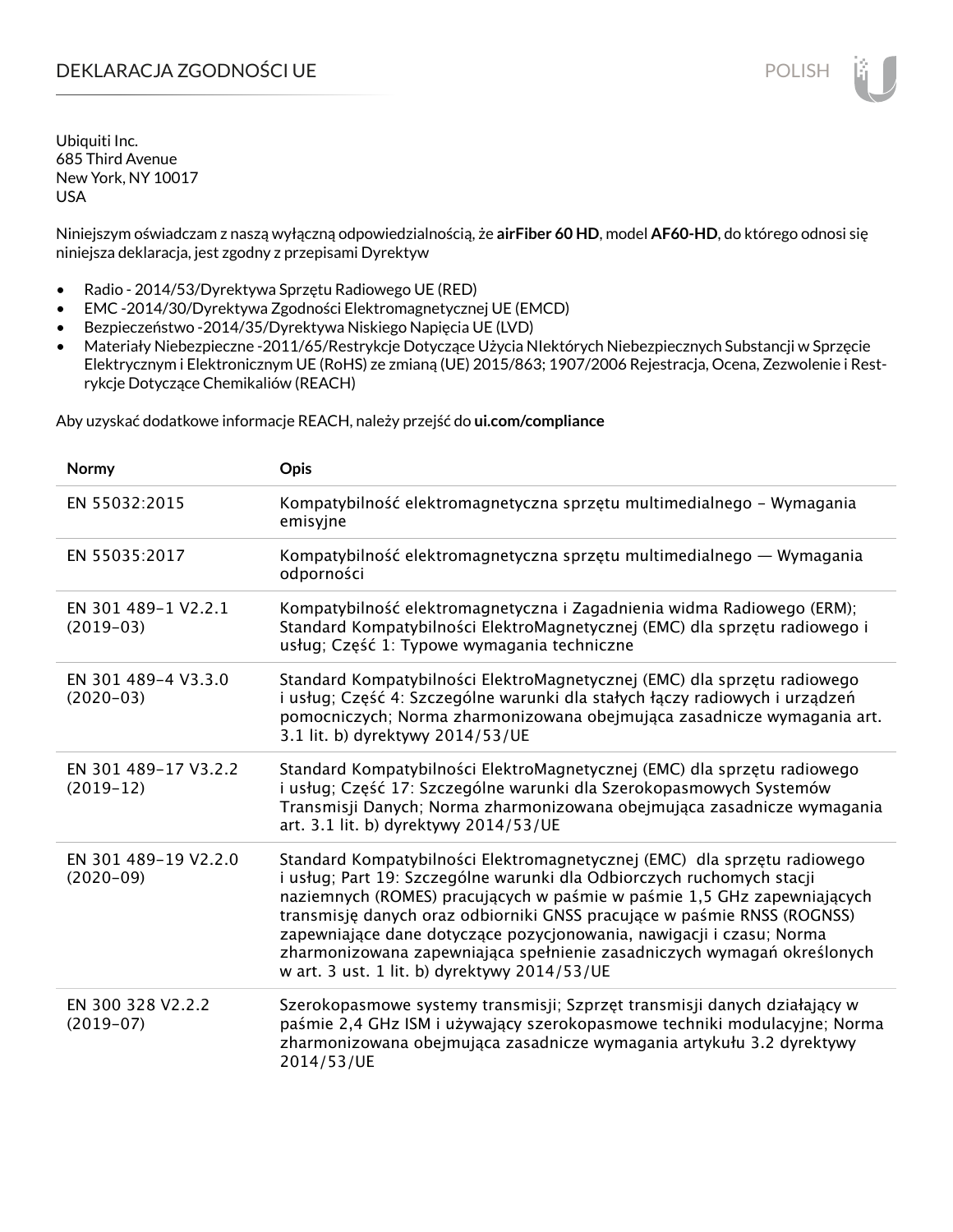## DEKLARACJA ZGODNOŚCI UE



| <b>Normy</b>                       | Opis                                                                                                                                                                                                                                                                                                                  |
|------------------------------------|-----------------------------------------------------------------------------------------------------------------------------------------------------------------------------------------------------------------------------------------------------------------------------------------------------------------------|
| EN 302 217-2 V3.1.1<br>$(2017-05)$ | Stacjonarne Systemy Radiowe; Charakterystyki i Wymagania dla sprzętu<br>i antn Punkt-do-Punktu; Part 2: Systemy Cyfrowe Działające w pasmach<br>Częstotliwości od 1 GHz do 86 GHz; Norma zharmonizowana zapewniająca<br>spełnienie zasadniczych wymagań określonych w art. 3.2 dyrektywy<br>2014/53/UE                |
| EN 303 413 V1.1.1<br>$(2017-06)$   | Satelitarne Stacje Naziemne i Systemy (SES); Odbiorniki Globalnego<br>Nawigacyjnego Systemu Satelitarnego (GNSS); Sprzęt radiowy działający w<br>pasmach częstotliwości 1 164 MHz do 1 300 MHz i 1 559 MHz do 1 610 MHz;<br>Norma zharmonizowana obejmująca zasadnicze wymagania artykułu 3.2<br>dyrektywy 2014/53/UE |
| EN 62311:2020                      | Oszacowanie elektronicznego i elektrycznego sprzętu związanego z<br>ograniczeniami narażenia ludzi na pola elektromagnetyczne (0 Hz - 300 GHz)                                                                                                                                                                        |
| EN 62368-1:2014                    | Audio/wideo, sprzęt technologii informatycznej i komunikacyjnej – Część 1:<br>Wymagania dotyczące bezpieczeństwa                                                                                                                                                                                                      |
| <b>CE Marking</b>                  |                                                                                                                                                                                                                                                                                                                       |

 $\mathcal{A}$  $\overline{\phantom{0}}$  $\geq$  $\mathbf{u}$ 7.

Mark Feil Compliance Manager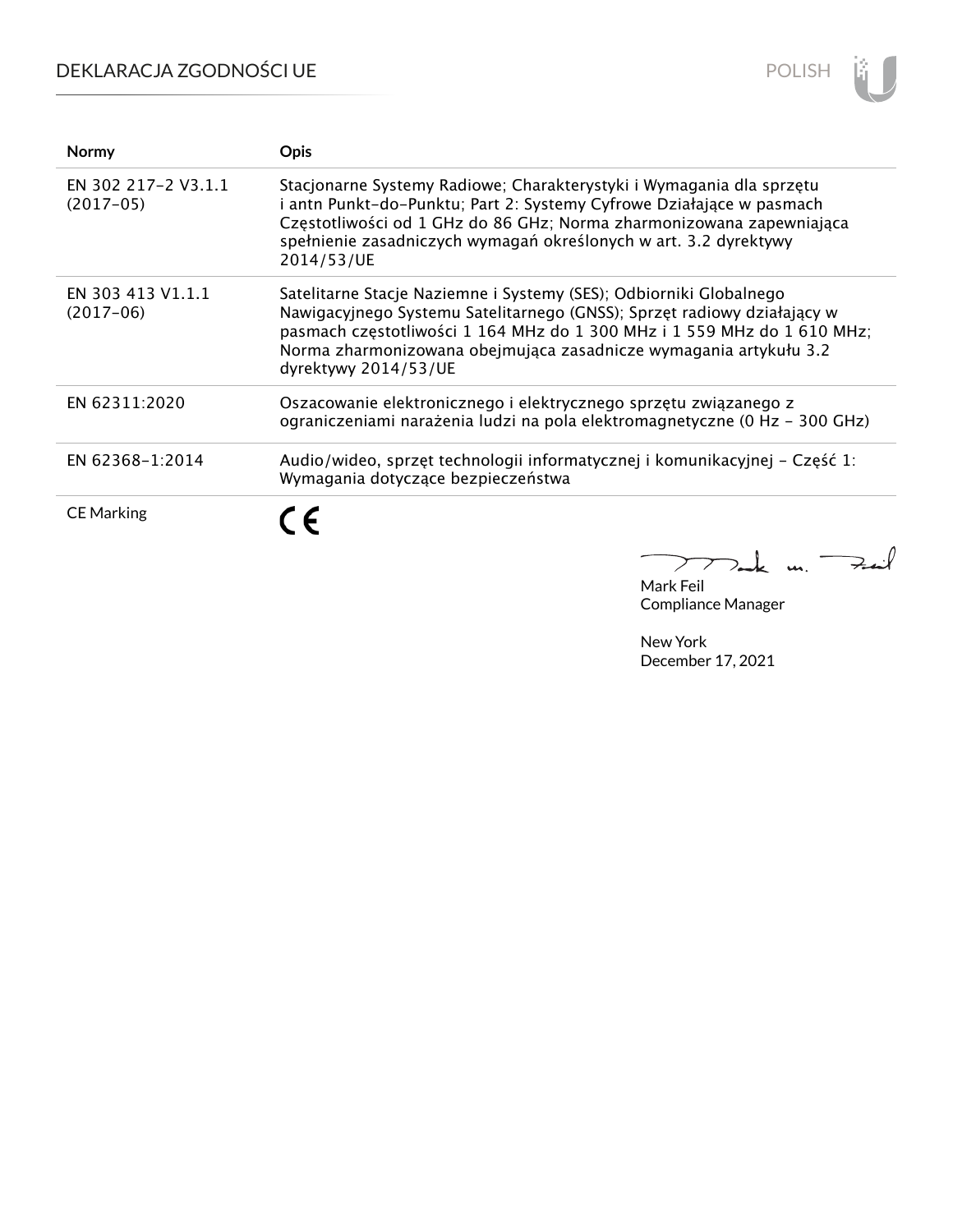## IZJAVA EU O SKLADNOSTI SLOVENIAN

Ubiquiti Inc. 685 Third Avenue New York, NY 10017 USA

S tem dokumentom na lastno odgovornost izjavljamo, da je naprava **airFiber 60 HD**, model **AF60-HD**, na katerega se ta izjava nanaša, v skladu z določbami naslednjih direktiv:

- Radio 2014/53/EU Direktiva o radijski opremi (RED)
- EMC -2014/30/EU Direktiva o elektromagnetni združljivosti (EMCD)
- Varnost -2014/35/EU Direktiva o nizkonapetostni opremi (LVD)
- Nevarne snovi -2011/65/EU Direktiva o omejevanju uporabe nekaterih nevarnih snovi v električni in elektronski opremi (RoHS) s spremembo (EU) 2015/863; 1907/2006 Uredba o registraciji, evalvaciji, avtorizaciji in omejevanju kemikalij (REACH)

Več podrobnosti o REACH uredbi si poglejte na **ui.com/compliance**

| <b>Standardi</b>                    | Opis                                                                                                                                                                                                                                                                                                                                                                                                                                                        |
|-------------------------------------|-------------------------------------------------------------------------------------------------------------------------------------------------------------------------------------------------------------------------------------------------------------------------------------------------------------------------------------------------------------------------------------------------------------------------------------------------------------|
| EN 55032:2015                       | Elektromagnetna združljivost večpredstavnostne opreme - Zahteve glede<br>elektromagnetnega sevanja                                                                                                                                                                                                                                                                                                                                                          |
| EN 55035:2017                       | Elektromagnetna združljivost večpredstavnostne opreme - Zahteve za<br>odpornost opreme                                                                                                                                                                                                                                                                                                                                                                      |
| EN 301 489-1 V2.2.1<br>$(2019-03)$  | Elektromagnetna združljivost in zadeve v zvezi z radijskim spektrom (ERM) -<br>Standard elektromagnetne združljivosti (EMC) za radijsko opremo in storitve -<br>1. del: Splošne tehnične zahteve                                                                                                                                                                                                                                                            |
| EN 301 489-4 V3.3.0<br>$(2020-03)$  | Standard elektromagnetne združljivosti (EMC) za radijsko opremo in storitve<br>- 4. del: Posebni pogoji za fiksne radijske povezave in pomožno opremo -<br>Harmonizirani standard, ki zajema bistvene zahteve člena 3.1(b) direktive<br>2014/53/EU                                                                                                                                                                                                          |
| EN 301 489-17 V3.2.2<br>$(2019-12)$ | Standard elektromagnetne združljivosti (EMC) za radijsko opremo in storitve<br>- 17. del: Posebni pogoji za širokopasovne sisteme za prenos podatkov -<br>Harmonizirani standard, ki zajema bistvene zahteve člena 3.1(b) direktive<br>2014/53/EU                                                                                                                                                                                                           |
| EN 301 489-19 V2.2.0<br>$(2020-09)$ | Standard elektromagnetne združljivosti (EMC) za radijsko opremo in storitve<br>- 19. del: Posebni pogoji za sprejemne mobilne zemeljske postaje (ROMES),<br>ki delujejo v pasu 1,5 GHz in zagotavljajo podatkovne komunikacije, ter za<br>sprejemnike GNSS, ki delujejo v pasu RNSS (ROGNSS) in zagotavljajo določanje<br>položaja, navigacijo in časovne podatke - Harmonizirani standard, ki zajema<br>bistvene zahteve člena 3.1(b) direktive 2014/53/EU |
| EN 300 328 V2.2.2<br>$(2019-07)$    | Širokopasovni prenosni sistemi - Oprema za prenos podatkov v frekvenčnem<br>pasu 2,4 GHz ISM, ki uporablja širokopasovne modulacijske tehnike -<br>Harmonizirani standard, ki zajema bistvene zahteve člena 3.2 direktive<br>2014/53/EU                                                                                                                                                                                                                     |
| EN 302 217-2 V3.1.1<br>$(2017-05)$  | Fiksni radijski sistemi - Karakteristike in zahteve za opremo tipa točka-točka<br>in antene - 2. del: Digitalni sistemi, ki delujejo v frekvenčnih pasovih od 1 GHz<br>do 86 GHz - Harmonizirani standard, ki zajema bistvene zahteve člena 3.2<br>direktive 2014/53/EU                                                                                                                                                                                     |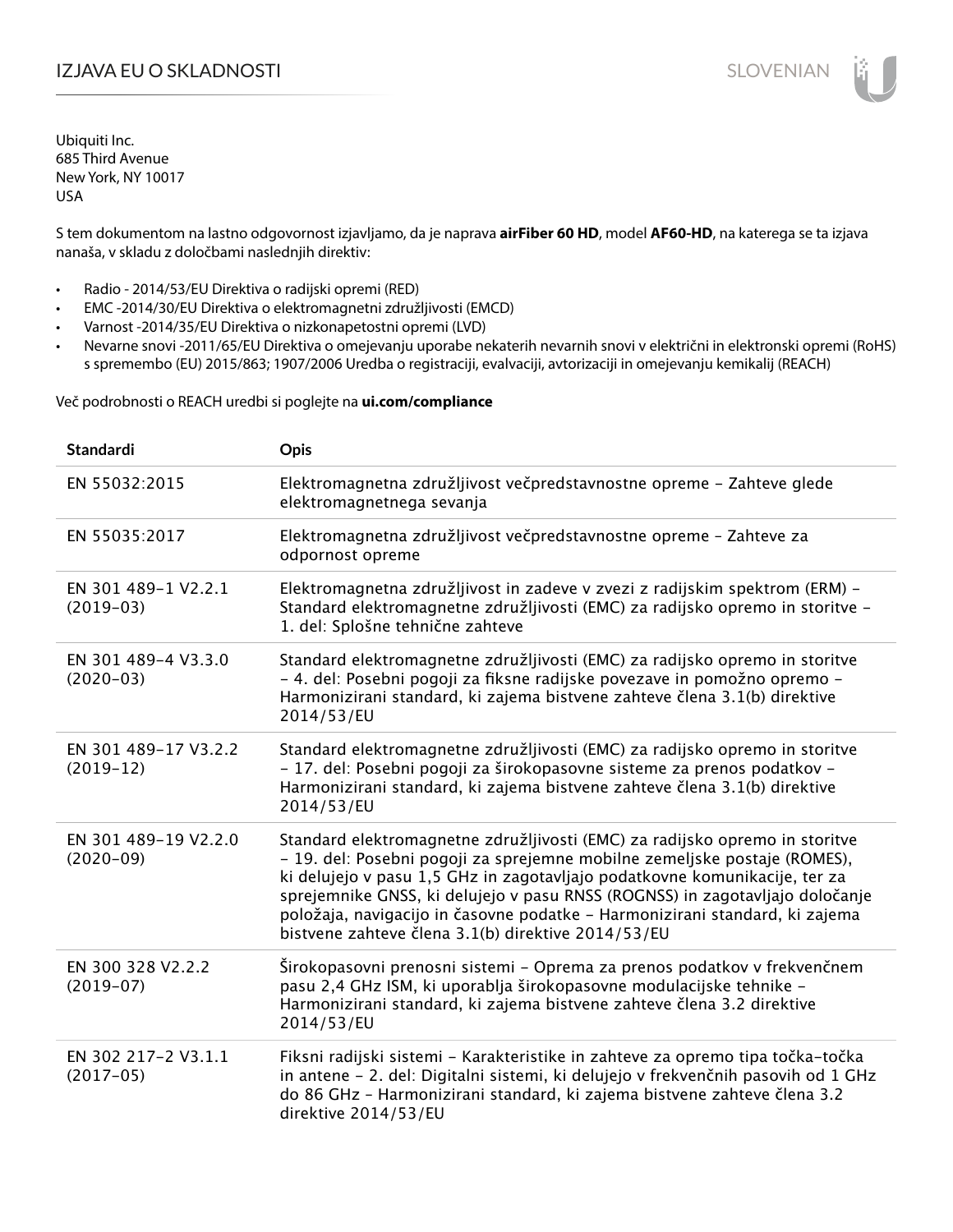

| <b>Standardi</b>                 | <b>Opis</b>                                                                                                                                                                                                                                                                                                               |
|----------------------------------|---------------------------------------------------------------------------------------------------------------------------------------------------------------------------------------------------------------------------------------------------------------------------------------------------------------------------|
| EN 303 413 V1.1.1<br>$(2017-06)$ | Satelitske zemeljske postaje in sistemi (SES) - Sprejemniki globalnih<br>navigacijskih satelitskih sistemov (GNSS) - Radijska oprema, ki deluje v<br>frekvenčnem območju od 1 164 MHz do 1 300 MHz in od 1 559 MHz do 1 610<br>MHz - Harmonizirani standard, ki zajema bistvene zahteve člena 3.2 direktive<br>2014/53/EU |
| EN 62311:2020                    | Ocena elektronske in električne opreme glede omejevanja izpostavljenosti ljudi<br>elektromagnetnim sevanjem (0 Hz - 300 GHz)                                                                                                                                                                                              |
| EN 62368-1:2014                  | Oprema za avdio/video, informacijsko in komunikacijsko tehnologijo – 1. del:<br>Varnostne zahteve                                                                                                                                                                                                                         |
| <b>CE Marking</b>                | $\epsilon$                                                                                                                                                                                                                                                                                                                |

Mark Feil Compliance Manager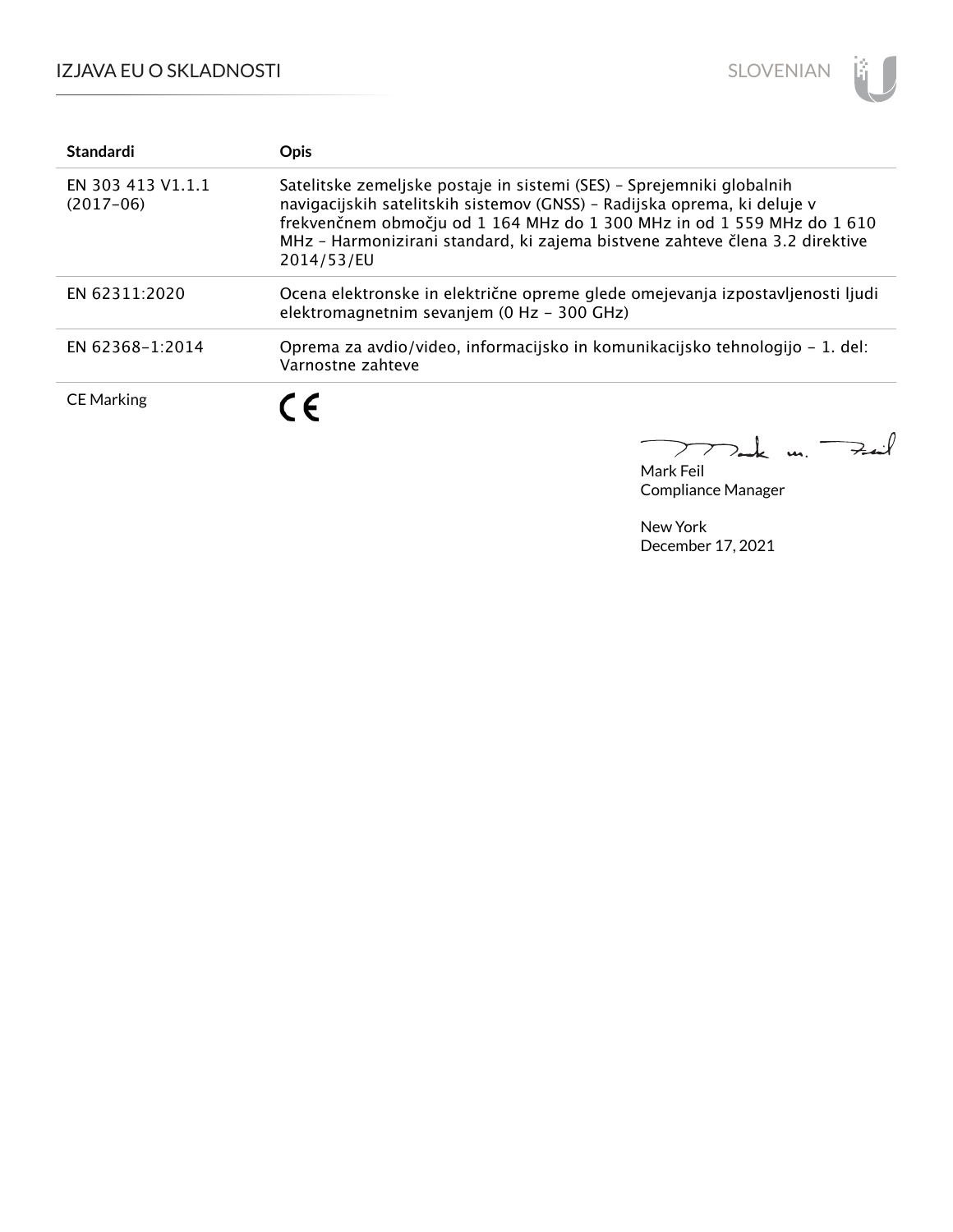Διά του παρόντος δηλώνουμε με αποκλειστική ευθύνη μας ότι το **airFiber 60 HD**, μοντέλο **AF60-HD**, στο οποίο αναφέρεται η παρούσα δήλωση, είναι σύμφωνο με τις διατάξεις των Οδηγιών

- Ραδιοεξοπλισμός Οδηγία Ραδιοεξοπλισμού (RED) 2014/53/ΕΕ
- EMC Οδηγία Ηλεκτρομαγνητικής Συμβατότητας (EMCD) 2014/30/ΕΕ
- Ασφάλεια Οδηγία Χαμηλής Τάσης (LVD) 2014/35/ΕΕ
- Επικίνδυνα Υλικά Περιορισμός της Χρήσης Ορισμένων Επικίνδυνων Ουσιών σε Ηλεκτρικό και Ηλεκτρονικό Εξοπλισμό (RoHS) 2011/65/ΕΕ με τροποποίηση (ΕΕ) 2015/863. Καταχώριση, Αξιολόγηση, Εξουσιοδότηση και Περιορισμός Χημικών Ουσιών (REACH) 1907/2006

Για περισσότερες λεπτομέρειες σχετικά με το REACH, παρακαλούμε ανατρέξτε στη διεύθυνση **ui.com/compliance**

| Πρότυπα                             | Περιγραφή                                                                                                                                                                                                                                                                                                                                                                                                                                                |
|-------------------------------------|----------------------------------------------------------------------------------------------------------------------------------------------------------------------------------------------------------------------------------------------------------------------------------------------------------------------------------------------------------------------------------------------------------------------------------------------------------|
| EN 55032:2015                       | Ηλεκτρομαγνητική συμβατότητα εξοπλισμού πολυμέσων - Απαιτήσεις<br>εκπομπών                                                                                                                                                                                                                                                                                                                                                                               |
| EN 55035:2017                       | Ηλεκτρομαγνητική συμβατότητα εξοπλισμού πολυμέσων - Απαιτήσεις<br>θωράκισης                                                                                                                                                                                                                                                                                                                                                                              |
| EN 301 489-1 V2.2.1<br>$(2019-03)$  | Ηλεκτρομαγνητική συμβατότητα και Θέματα Ραδιοφάσματος (ERM). Πρότυπο<br>ηλεκτρομαγνητικής συμβατότητας (EMC) για ραδιοεξοπλισμό και υπηρεσίες.<br>Μέρος 1: Κοινές τεχνικές απαιτήσεις                                                                                                                                                                                                                                                                    |
| EN 301 489-4 V3.3.0<br>$(2020-03)$  | Πρότυπο ηλεκτρομαγνητικής συμβατότητας (ΕΜC) για ραδιοεξοπλισμό και<br>υπηρεσίες. Μέρος 4: Ειδικοί όροι για σταθερές ραδιοσυνδέσεις και βοηθητικό<br>εξοπλισμό. Εναρμονισμένο Πρότυπο που καλύπτει τις βασικές απαιτήσεις<br>του άρθρου 3.1 (β) της Οδηγίας 2014/53 / ΕΕ                                                                                                                                                                                 |
| EN 301 489-17 V3.2.2<br>$(2019-12)$ | Πρότυπο ηλεκτρομαγνητικής συμβατότητας (EMC) για ραδιοεξοπλισμό και<br>υπηρεσίες. Μέρος 17: Ειδικοί όροι για Συστήματα Μετάδοσης Δεδομένων<br>Ευρείας Ζώνης · Εναρμονισμένο Πρότυπο που καλύπτει τις βασικές<br>απαιτήσεις του άρθρου 3.1 (β) της Οδηγίας 2014/53 / ΕΕ                                                                                                                                                                                   |
| EN 301 489-19 V2.2.0<br>$(2020-09)$ | Πρότυπο Ηλεκτρομαγνητικής Συμβατότητας (ΕΜC) για ραδιοεξοπλισμό και<br>υπηρεσίες. Μέρος 19: Ειδικοί όροι για τη λήψη Μόνο Κινητών Σταθμών<br>Γης (ROMES) που λειτουργούν στη ζώνη 1,5 GHz παρέχοντας επικοινωνίες<br>δεδομένων και δέκτες GNSS που λειτουργούν στη ζώνη RNSS (ROGNSS)<br>παρέχοντας δεδομένα θέσης, πλοήγησης και χρονισμού. Εναρμονισμένο<br>Πρότυπο που καλύπτει τις βασικές απαιτήσεις του άρθρου 3.1 (β) της<br>Οδηγίας 2014/53 / ΕΕ |
| EN 300 328 V2.2.2<br>$(2019-07)$    | Ευρυζωνικά συστήματα μετάδοσης. Εξοπλισμός μετάδοσης δεδομένων<br>που λειτουργεί στη ζώνη ISM 2,4 GHz και χρησιμοποιεί ευρυζωνικές<br>τεχνικές διαμόρφωσης. Εναρμονισμένο πρότυπο που καλύπτει τις βασικές<br>απαιτήσεις του άρθρου 3.2 της Οδηγίας 2014/53 / ΕΕ                                                                                                                                                                                         |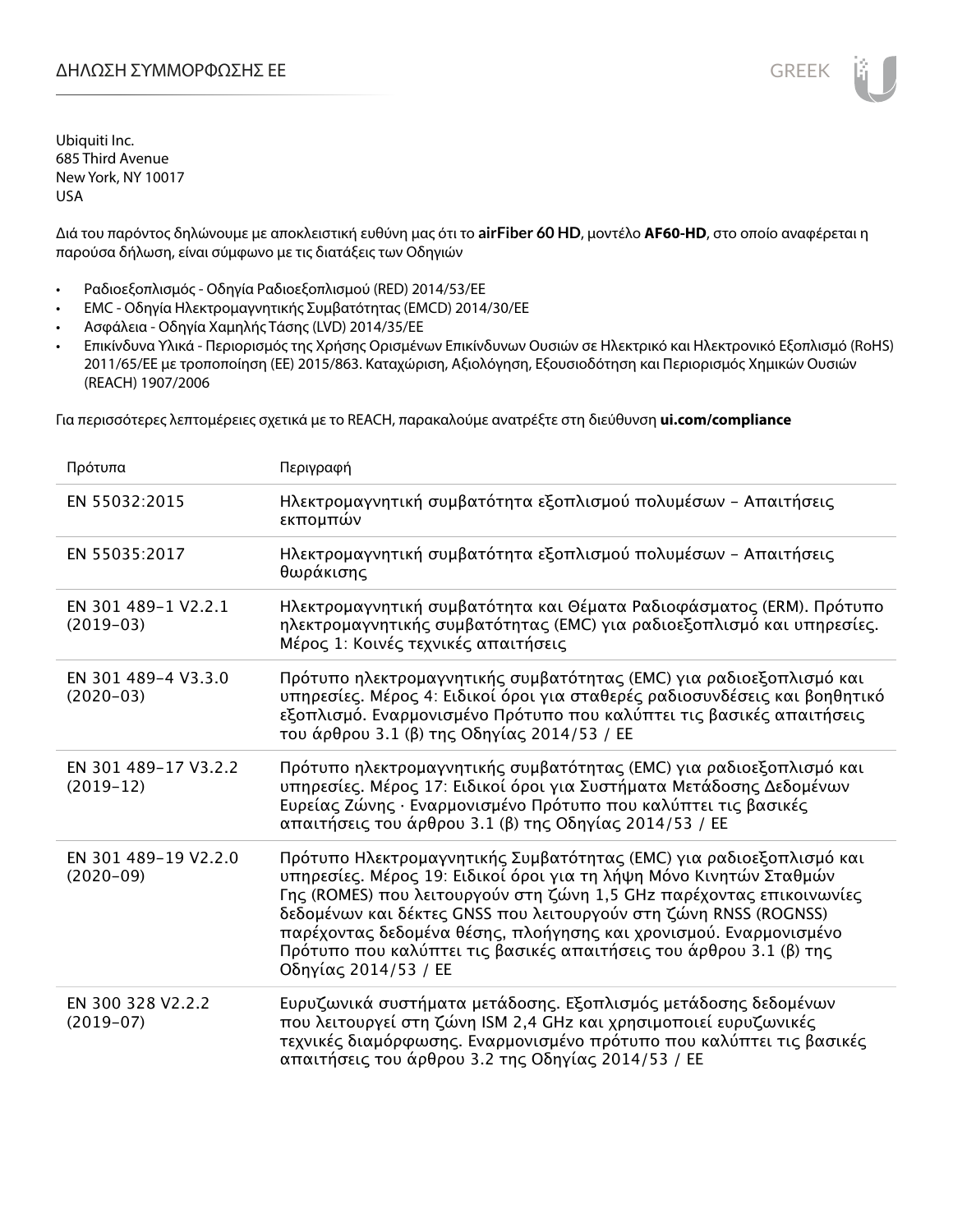

| Πρότυπα                            | Περιγραφή                                                                                                                                                                                                                                                                                                                    |
|------------------------------------|------------------------------------------------------------------------------------------------------------------------------------------------------------------------------------------------------------------------------------------------------------------------------------------------------------------------------|
| EN 302 217-2 V3.1.1<br>$(2017-05)$ | Σταθερά Συστήματα Ραδιοφώνου. Χαρακτηριστικά και Απαιτήσεις<br>για εξοπλισμό και κεραίες από Σημείο σε Σημείο. Μέρος 2: Ψηφιακά<br>Συστήματα που Λειτουργούν σε Ζώνες Συχνοτήτων από 1 GHz έως 86 GHz.<br>Εναρμονισμένο Πρότυπο που καλύπτει τις βασικές απαιτήσεις του άρθρου<br>3.2 της Οδηγίας 2014/53/ΕΕ                 |
| EN 303 413 V1.1.1<br>$(2017-06)$   | Δορυφορικοί Σταθμοί Γης και Συστήματα (SES). Δέκτες Παγκόσμιου<br>Δορυφορικού Συστήματος Πλοήγησης (GNSS). Ραδιοεξοπλισμός που<br>λειτουργεί από ζώνες συχνοτήτων 1 164 MHz έως 1 300 MHz και 1 559<br>MHz έως 1 610 MHz. Εναρμονισμένο Πρότυπο που καλύπτει τις βασικές<br>απαιτήσεις του άρθρου 3.2 της Οδηγίας 2014/53/ΕΕ |
| EN 62311:2020                      | Αξιολόγηση ηλεκτρονικού και ηλεκτρικού εξοπλισμού που σχετίζεται με<br>περιορισμούς έκθεσης στον άνθρωπο για ηλεκτρομαγνητικά πεδία (0 Hz -<br>300 GHz)                                                                                                                                                                      |
| EN 62368-1:2014                    | Εξοπλισμός τεχνολογίας ήχου/εικόνας, πληροφορικής και επικοινωνιών -<br>Μέρος 1: Απαιτήσεις ασφάλειας                                                                                                                                                                                                                        |
| <b>CE Marking</b>                  |                                                                                                                                                                                                                                                                                                                              |

Mark Feil Compliance Manager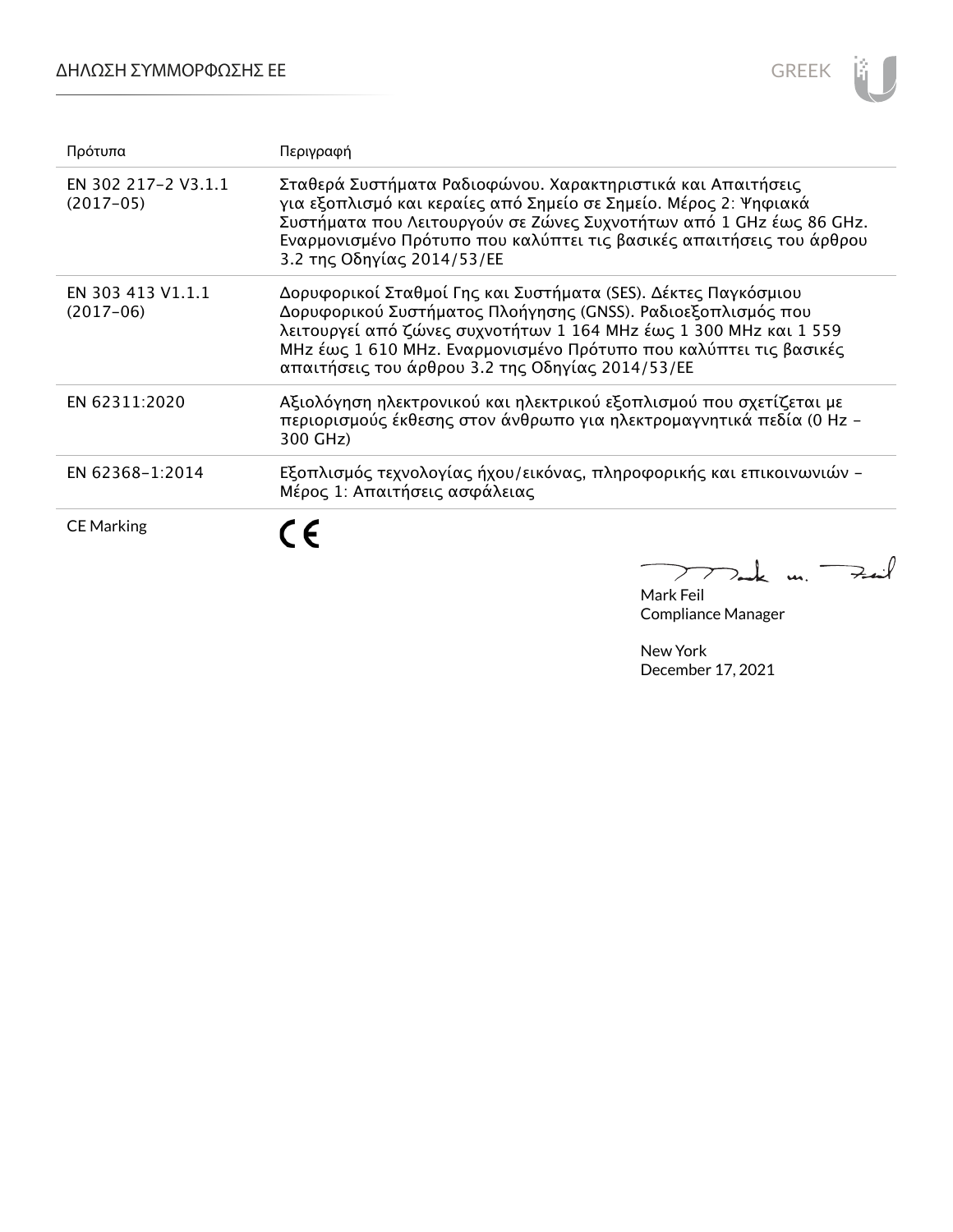# EÚ VYHLÁSENIE O SÚHLASE SLOVAK SLOVAK

Ubiquiti Inc. 685 Third Avenue New York, NY 10017 USA

Týmto prehlasuje, na našu výlučnú zodpovednosť, že **airFiber 60 HD**, model **AF60-HD**, ktorého sa toto vyhlásenie týka, je v súlade s ustanoveniami Smerníc

- Rádio 2014/53/EÚ Smernica o Rádiových Zariadeniach (RED)
- EMC -2014/30/EÚ Smernica o Elektromagnetickej Kompatibilite (EMCD)
- Bezpečnosť -2014/35/EÚ Smernica o Nízkom Napätí (LVD)
- Nebezpečné Materiály -2011/65/EÚ Obmedzenie Používania Určitých Nebezpečných Látok v Elektrických a Elektronických Zariadeniach (RoHS) s dodatkom (EÚ) 2015/863; 1907/2006 Registrácia, Hodnotenie, Autorizácia a Obmedzenie chemikálií (REACH)

Ďalšie informácie o REACH môžete nájsť na **ui.com/compliance**

| Štandardy                             | <b>Popis</b>                                                                                                                                                                                                                                                                                                                                                                                                                                        |
|---------------------------------------|-----------------------------------------------------------------------------------------------------------------------------------------------------------------------------------------------------------------------------------------------------------------------------------------------------------------------------------------------------------------------------------------------------------------------------------------------------|
| EN 55032:2015                         | Elektromagnetická kompatibilita multimediálnych zariadení - emisné<br>požiadavky                                                                                                                                                                                                                                                                                                                                                                    |
| EN 55035:2017                         | Elektromagnetická kompatibilita multimediálnych zariadení – Požiadavky na<br>odolnosť                                                                                                                                                                                                                                                                                                                                                               |
| EN 301 489-1 V2.2.1<br>$(2019-03)$    | Elektromagnetická kompatibilita a záležitosti rádiového spektra (ERM). Norma<br>elektromagnetickej kompatibility (EMC) pre rádiové zariadenia a služby:<br>Spoločné technické požiadavky                                                                                                                                                                                                                                                            |
| EN 301 489-4 V3.3.0<br>$(2020-03)$    | Norma elektromagnetickej kompatibility (EMC) pre rádiové zariadenia a<br>služby – Časť 4: Osobitné podmienky pre pevné rádiové spojenia a doplnkové<br>zariadenia - Harmonizovaná norma vzťahujúca sa na základné požiadavky<br>článku 3.1 písm. b) smernice 2014/53/EÚ                                                                                                                                                                             |
| EN 301 489-17 V3.2.2<br>$(2019-12)$   | Norma elektromagnetickej kompatibility (EMC) na rádiové zariadenia a služby.<br>17. časť: Osobitné podmienky pre širokopásmové systémy prenosu dát.<br>Harmonizovaná norma vzťahujúca sa na základné požiadavky článku 3.1 písm.<br>b) smernice $2014/53/EU$                                                                                                                                                                                        |
| EN 301 489-19 V2.2.0<br>$(2020 - 09)$ | Norma elektromagnetickej kompatibility (EMC) na rádiové zariadenia a<br>služby. 19. časť: Osobitné podmienky pre mobilné pozemské stanice (ROMES)<br>pracujúce len na príjem v pásme 1,5 GHz, ktoré poskytujú dátové komunikácie,<br>a prijímače GNSS pracujúce v pásme RNSS (ROGNSS), ktoré poskytujú údaje o<br>polohe, navigácii a časovaní. Harmonizovaná norma vzťahujúca sa na základné<br>požiadavky článku 3.1 písm. b) smernice 2014/53/EÚ |
| EN 300 328 V2.2.2<br>$(2019-07)$      | Širokopásmové prenosové systémy. Zariadenia na prenos údajov pracujúce<br>v pásme ISM 2,4 GHz a používajúce širokopásmové modulačné techniky.<br>Harmonizovaná norma vzťahujúca sa na základné požiadavky článku 3.2<br>smernice 2014/53/EÚ                                                                                                                                                                                                         |
| EN 302 217-2 V3.1.1<br>$(2017-05)$    | Pevné rádiové systémy; charakteristiky a požiadavky na zariadenia a antény<br>typu bod-bod. Časť 2: Digitálne systémy pracujúce vo frekvenčných pásmach<br>od 1 GHz do 86 GHz. Harmonizovaná norma vzťahujúca sa na základné<br>požiadavky článku 3.2 smernice 2014/53/EÚ                                                                                                                                                                           |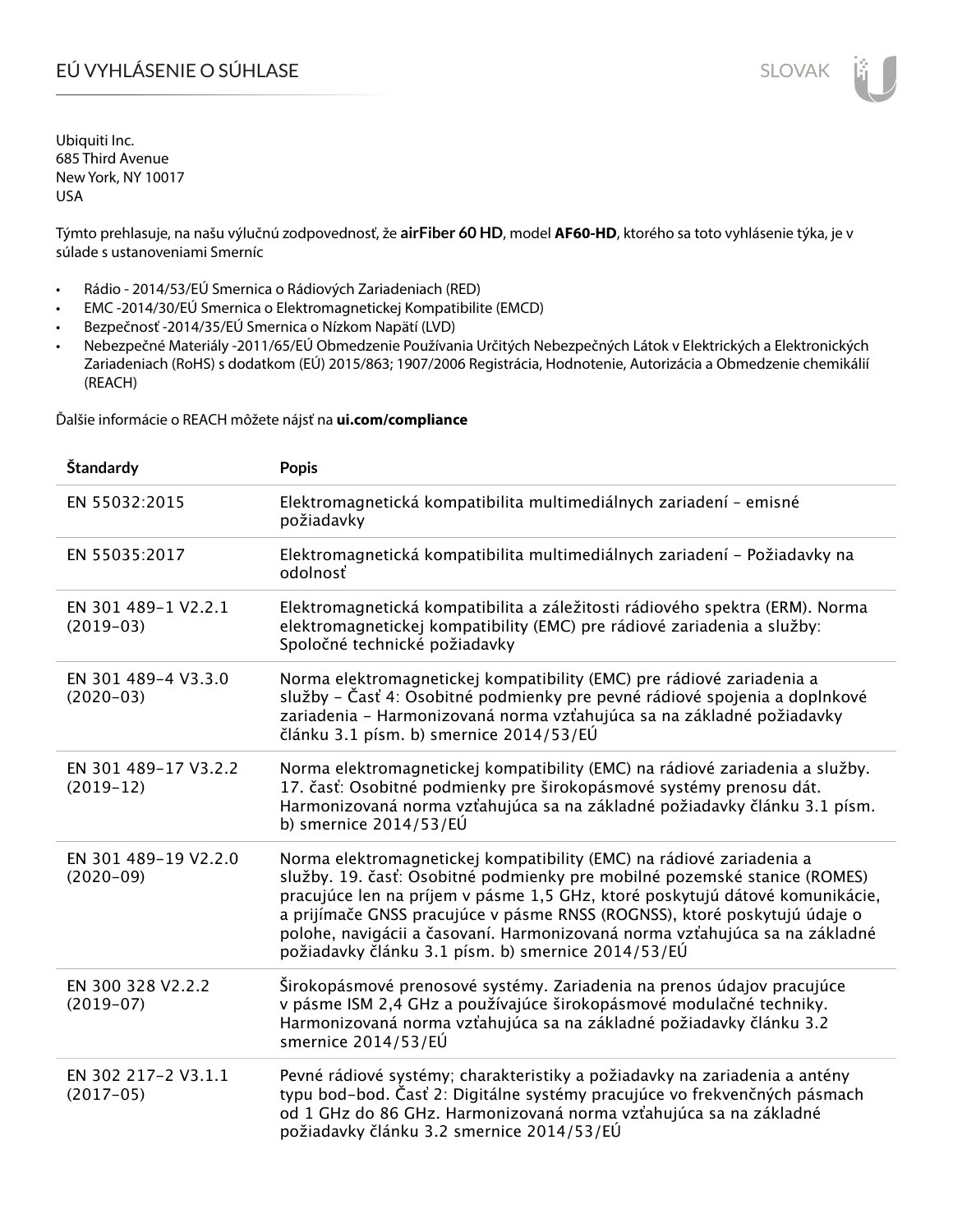# EÚ VYHLÁSENIE O SÚHLASE



| Štandardy                        | <b>Popis</b>                                                                                                                                                                                                                                                                                                    |
|----------------------------------|-----------------------------------------------------------------------------------------------------------------------------------------------------------------------------------------------------------------------------------------------------------------------------------------------------------------|
| EN 303 413 V1.1.1<br>$(2017-06)$ | Satelitné pozemské stanice a systémy (SES); prijímače globálneho navigačného<br>satelitného systému (GNSS); rádiové zariadenia používané vo frekvenčných<br>pásmach 1 164 MHz až 1 300 MHz a 1 559 MHz až 1 610 MHz; harmonizovaná<br>norma vzťahujúca sa na základné požiadavky článku 3.2 smernice 2014/53/EÚ |
| EN 62311:2020                    | Posudzovanie elektronických a elektrických zariadení v súvislosti s<br>obmedzeniami vystavenia ľudí elektromagnetickým poliam (0 Hz - 300 GHz)                                                                                                                                                                  |
| EN 62368-1:2014                  | Zariadenia audio/video, informačnej a komunikačnej technológie – časť 1:<br>Bezpečnostné požiadavky                                                                                                                                                                                                             |
| <b>CE Marking</b>                | C E                                                                                                                                                                                                                                                                                                             |

 $u_{1}$   $\rightarrow$  $\overline{\phantom{0}}$  $\perp$  $\sum$  $\mathcal{D}_{\mathbf{z}}$ 

Mark Feil Compliance Manager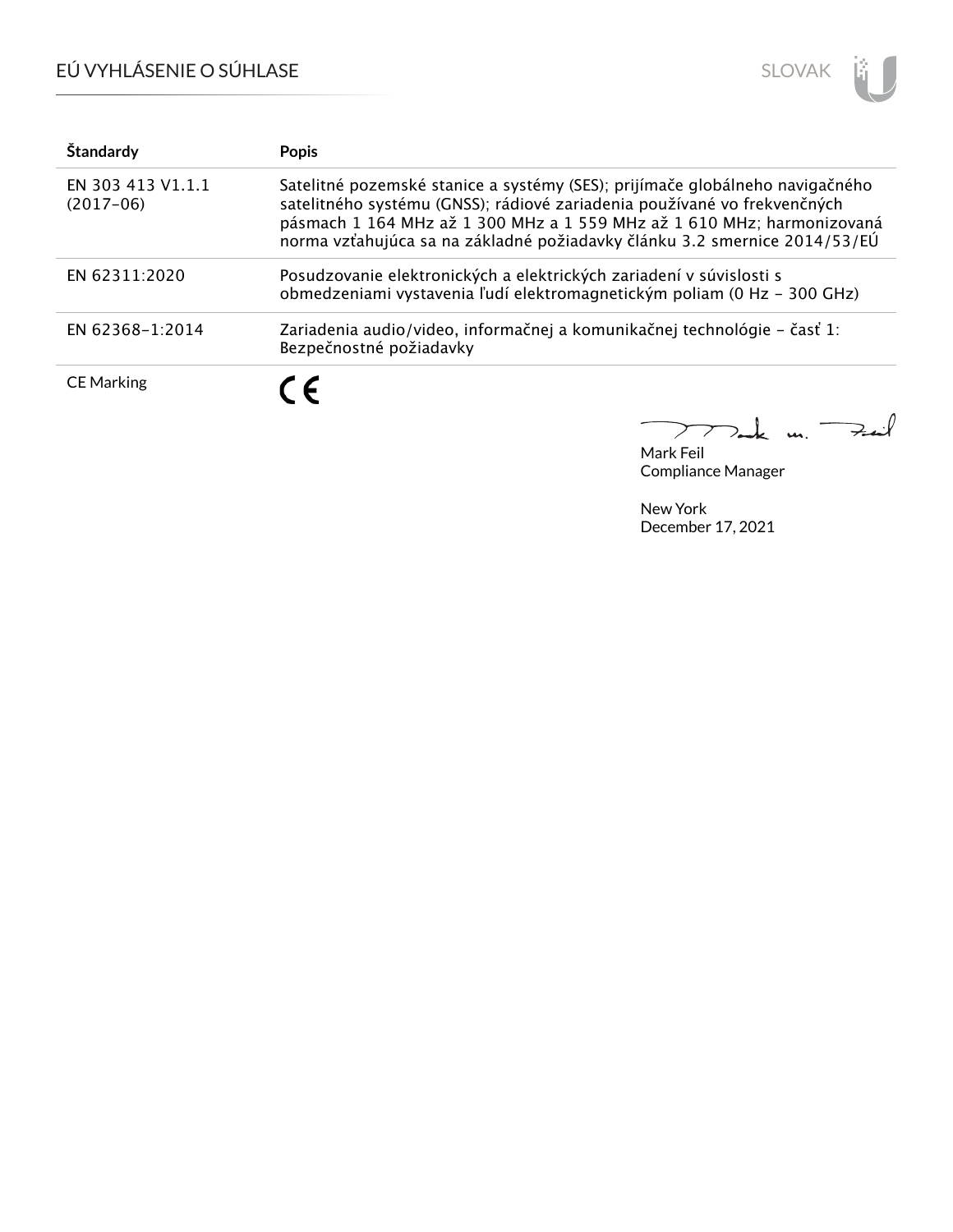### ES ATBILSTĪBAS DEKLARĀCIJA LATVIAN

Ubiquiti Inc. 685 Third Avenue New York, NY 10017 USA

Vienīgi uz savu atbildību deklarējam, ka iekārtas "**airFiber 60 HD**" modelis "**AF60-HD**", uz ko attiecas šī deklarācija, atbilst šādu direktīvu noteikumiem:

- radio 2014/53/ES Radioiekārtu direktīva (RED);
- elektromagnētiskā saderība 2014/30/ES Elektromagnētiskās saderības direktīva (EMCD);
- drošība 2014/35/ES Zemsprieguma direktīva (LVD);
- bīstami materiāli 2011/65/ES Atsevišķu bīstamu ķīmisko vielu izmantošanas ierobežojumi elektriskajās un elektroniskajās iekārtās (RoHS) ar grozījumu (ES) 2015/863; 1907/2006 Ķīmisko vielu reģistrēšana, novērtēšana, atļaušana un ierobežošana (REACH).

Papildinformāciju par REACH lūdzam skatīt tīmekļa vietnē **ui.com/compliance**

| <b>Standarti</b>                    | <b>Apraksts</b>                                                                                                                                                                                                                                                                                                                                                                                                                                                                                |
|-------------------------------------|------------------------------------------------------------------------------------------------------------------------------------------------------------------------------------------------------------------------------------------------------------------------------------------------------------------------------------------------------------------------------------------------------------------------------------------------------------------------------------------------|
| EN 55032:2015                       | Multivides iekārtu elektromagnētiskā saderība - Emisijai piemērojamās prasības                                                                                                                                                                                                                                                                                                                                                                                                                 |
| EN 55035:2017                       | Multivides iekārtu elektromagnētiskā saderība - Traucējumnoturības prasības                                                                                                                                                                                                                                                                                                                                                                                                                    |
| EN 301 489-1 V2.2.1<br>$(2019-03)$  | Elektromagnētiskā saderība un radiofrekvenču spektra jautājumi (ERM);<br>Elektromagnētiskās saderības (EMS) standarts radioiekārtām un dienestiem; 1.<br>daļa: Vispārējās tehniskās prasības                                                                                                                                                                                                                                                                                                   |
| EN 301 489-4 V3.3.0<br>$(2020-03)$  | Elektromagnētiskās saderības (EMS) standarts radioiekārtām un dienestiem; 4.<br>daļa: Īpašie nosacījumi fiksētajām radiolīnijām un palīgiekārtām; Saskaņotais<br>standarts, kas atbilst Direktīvas 2014/53/ES 3. panta 1. punkta b) apakšpunkta<br>pamatprasībām                                                                                                                                                                                                                               |
| EN 301 489-17 V3.2.2<br>$(2019-12)$ | Elektromagnētiskās saderības (EMS) standarts radioiekārtām un dienestiem;<br>17. daļa: Īpašie nosacījumi platjoslas datu pārraides sistēmām; Saskaņotais<br>standarts, kas atbilst Direktīvas 2014/53/ES 3. panta 1. punkta b) apakšpunkta<br>pamatprasībām                                                                                                                                                                                                                                    |
| EN 301 489-19 V2.2.0<br>$(2020-09)$ | Elektromagnētiskās saderības (EMS) standarts radioiekārtām un dienestiem;<br>19. daļa: Īpašie nosacījumi tikai uztverošajām mobilajām Zemes stacijām<br>(ROMES), kas nodrošina datu sakarus un darbojas 1,5 GHz frekvenču joslā, un<br>GNSS uztvērējiem, kas darbojas RNSS frekvenču joslā (ROGNSS) un nodrošina<br>pozicionēšanas, navigācijas un laika sinhronizācijas datus; Saskaņotais<br>standarts, kas atbilst Direktīvas 2014/53/ES 3. panta 1. punkta b) apakšpunkta<br>pamatprasībām |
| EN 300 328 V2.2.2<br>$(2019-07)$    | Platjoslas pārraides sistēmas; Datu pārraides iekārtas, kas darbojas 2,4 GHz<br>ISM joslā un izmanto platjoslas modulācijas paņēmienus; Saskaņotais standarts,<br>kas atbilst Direktīvas 2014/53/ES 3. panta 2. punkta pamatprasībām                                                                                                                                                                                                                                                           |
| EN 302 217-2 V3.1.1<br>$(2017-05)$  | Fiksētās radiosistēmas; Parametri un prasības punkta-punkta iekārtām un<br>antenām; 2. daļa: Ciparu sistēmas, kas darbojas frekvenču joslās no 1 GHz līdz<br>86 GHz; Saskaņotais standarts, kas atbilst Direktīvas 2014/53/ES 3. panta 2.<br>punkta pamatprasībām                                                                                                                                                                                                                              |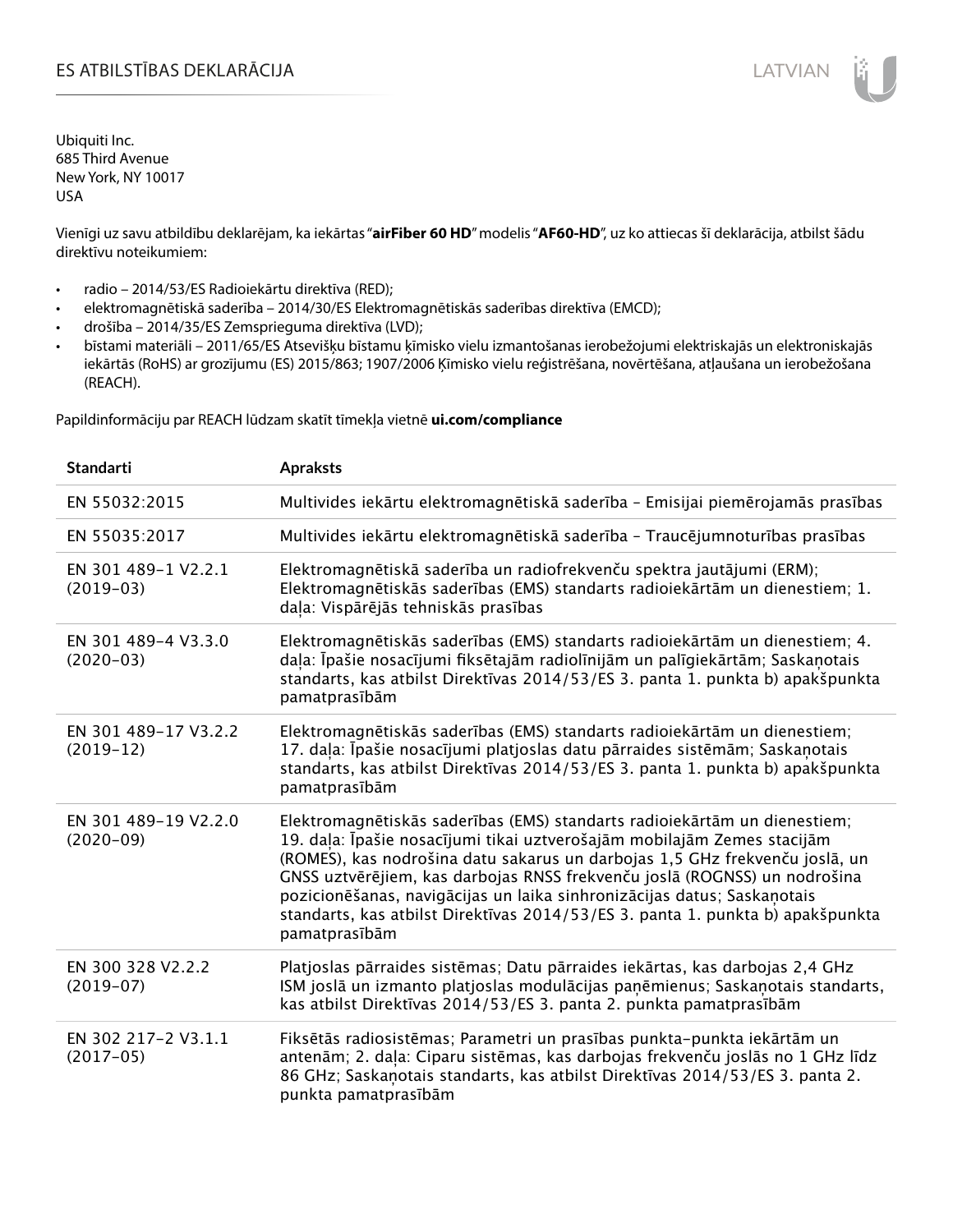## ES ATBILSTĪBAS DEKLARĀCIJA



| <b>Standarti</b>                 | <b>Apraksts</b>                                                                                                                                                                                                                                                                                                 |
|----------------------------------|-----------------------------------------------------------------------------------------------------------------------------------------------------------------------------------------------------------------------------------------------------------------------------------------------------------------|
| EN 303 413 V1.1.1<br>$(2017-06)$ | Satelītu Zemes stacijas un sistēmas (SES); Globālās navigācijas satelītu sistēmas<br>(GNSS) uztvērēji; Radioiekārtas, kas darbojas no 1 164 MHz līdz 1 300 MHz<br>un no 1 559 MHz līdz 1 610 MHz frekvenču joslās; Saskaņotais standarts, kas<br>atbilst Direktīvas 2014/53/ES 3. panta 2. punkta pamatprasībām |
| EN 62311:2020                    | Elektronisko un elektrisko iekārtu novērtēšana attiecībā uz ierobežojumiem 0<br>Hz-300 GHz elektromagnētisko lauku iedarbībai uz cilvēkiem                                                                                                                                                                      |
| EN 62368-1:2014                  | Audio/video, informācijas un komunikācijas tehnoloģiju aprīkojums - 1. daļa:<br>Drošības prasības                                                                                                                                                                                                               |
| <b>CE Marking</b>                | C E                                                                                                                                                                                                                                                                                                             |

كمنعة  $\frac{1}{2}$  $\geq$ 

Mark Feil Compliance Manager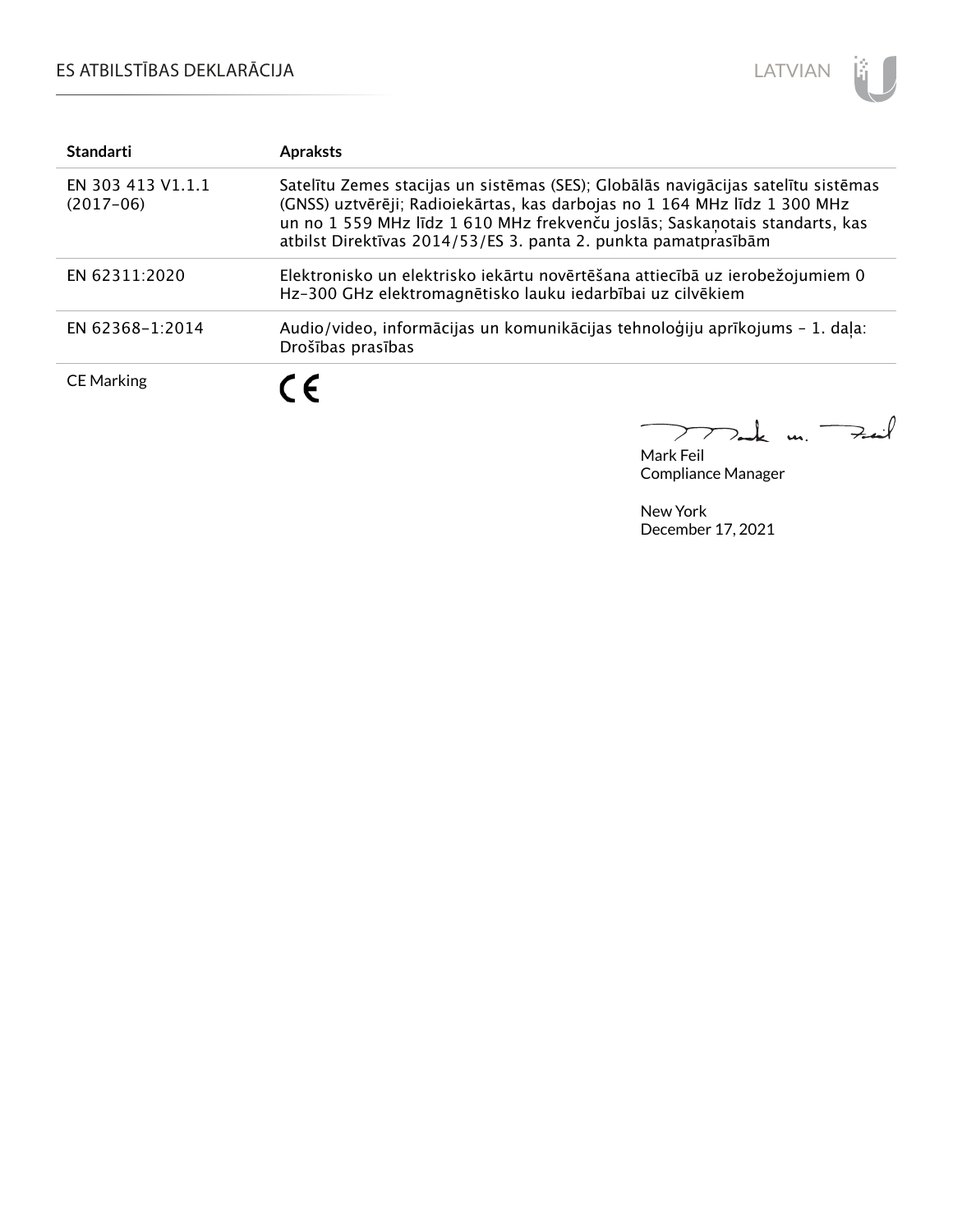### ES ATITIKIMO DEKLARACIJA NA SATITIKIMO DEKLARACIJA NA SATITIKIMO DEKLARACIJA NA SATITIKIMO DE KLARACIJA NA SATI

Ubiquiti Inc. 685 Third Avenue New York, NY 10017 USA

Šiuo pareiškimu prisiimdami visą atsakomybe pareiškia, kad "**airFiber 60 HD", AF60-HD** modelis, su kuriuo susijusi ši deklaracija, atitinka direktyvų nuostatas

- Radijo 2014/53/EU Radijo įrangos direktyva (RĮD)
- ESD -2014/30/EU Elektromagnetinio suderinamumo direktyva (ESD)
- Sauga -2014/35/EU Žemos įtampos direktyva (LVD)
- Kenksmingos medžiagos -2011/65/EU Tam tikrų pavojingų medžiagų naudojimo elektros ir elektroninėje įrangoje apribojimas (RoHS) pakeitimas (EU) 2015/863; 1907/2006 Registracija, Vertinimas, Cheminių medžiagų leidimas ir apribojmas (RVACH)

Dėl papildomos informacijos apie RVACH, kreipkitės į **ui.com/compliance**

| Standartai                          | Apibūdinimas                                                                                                                                                                                                                                                                                                                                                                                                                                                                         |
|-------------------------------------|--------------------------------------------------------------------------------------------------------------------------------------------------------------------------------------------------------------------------------------------------------------------------------------------------------------------------------------------------------------------------------------------------------------------------------------------------------------------------------------|
| EN 55032:2015                       | Multimedijos elektromagentinis suderinamumas - spinduliuotės reikalavimai                                                                                                                                                                                                                                                                                                                                                                                                            |
| EN 55035:2017                       | Multimedijos elektromagnetinis suderinamumas - spinduliuotės reikalavimai                                                                                                                                                                                                                                                                                                                                                                                                            |
| EN 301 489-1 V2.2.1<br>$(2019-03)$  | Elektromagnetinis suderinamumas ir radijo spektro dalykai (ERM); Radijo ryšio<br>jrangos ir paslaugų elektromagnetinio suderinamumo (EMS) standartas. 1 dalis.<br>Bendrieji techniniai reikalavimai                                                                                                                                                                                                                                                                                  |
| EN 301 489-4 V3.3.0<br>$(2020-03)$  | Radijo ryšio įrangos ir mobiliojo ryšio elektromagnetinio suderinamumo (EMS)<br>standartas. 4 dalis. Fiksuotųjų radijo ryšių ir pagalbinės įrangos specialiosios<br>salygos; suderintas standartas, apimantis esminius Direktyvos 2014/53/ES 3<br>straipsnio 1 dalies b punkto reikalavimus                                                                                                                                                                                          |
| EN 301 489-17 V3.2.2<br>$(2019-12)$ | Radijo ryšio įrangos ir mobiliojo ryšio elektromagnetinio suderinamumo (EMS)<br>standartas. 4 dalis. Fiksuotųjų radijo ryšių ir pagalbinės įrangos specialiosios<br>sąlygos; suderintas standartas, apimantis esminius Direktyvos 2014/53 / ES 3<br>straipsnio 1 dalies b punkto reikalavimus                                                                                                                                                                                        |
| EN 301 489-19 V2.2.0<br>$(2020-09)$ | Radijo ryšio įrangos ir mobiliojo ryšio elektromagnetinio suderinamumo (EMS)<br>standartas. 19 dalis: Specialiosios sąlygos priimti tik 1,5 GHz dažnių juostoje<br>veikiančias judriąsias žemės stotis (ROMES), teikiančias duomenų ryšį, ir GNSS<br>imtuvus, veikiančius RNSS juostoje (ROGNSS), teikiančius padėties nustatymo,<br>navigacijos ir laiko duomenis; suderintas standartas, apimantis esminius<br>Direktyvos 2014/53 / ES 3 straipsnio 1 dalies b punkto reikalavimus |
| EN 300 328 V2.2.2<br>$(2019-07)$    | Plačiajuosčio ryšio sistemos; Duomenų perdavimo įranga, veikianti 2,4 GHz<br>ISM juostoje ir naudojanti plačiajuosčio ryšio moduliacijos metodus; suderintas<br>standartas, apimantis esminius Direktyvos 2014/53 / ES 3 straipsnio 2 dalies<br>reikalavimus                                                                                                                                                                                                                         |
| EN 302 217-2 V3.1.1<br>$(2017-05)$  | Fiksuotos radijo sistemos; "Point-to-Point" jrangos ir antenų charakteristikos ir<br>reikalavimai; 2 dalis. Skaitmeninės sistemos, veikiančios nuo 1 GHz iki 86 GHz<br>dažnių juostose; Suderintas standartas, apimantis esminius Direktyvos 2014/53<br>/ ES 3 straipsnio 2 dalies reikalavimus                                                                                                                                                                                      |